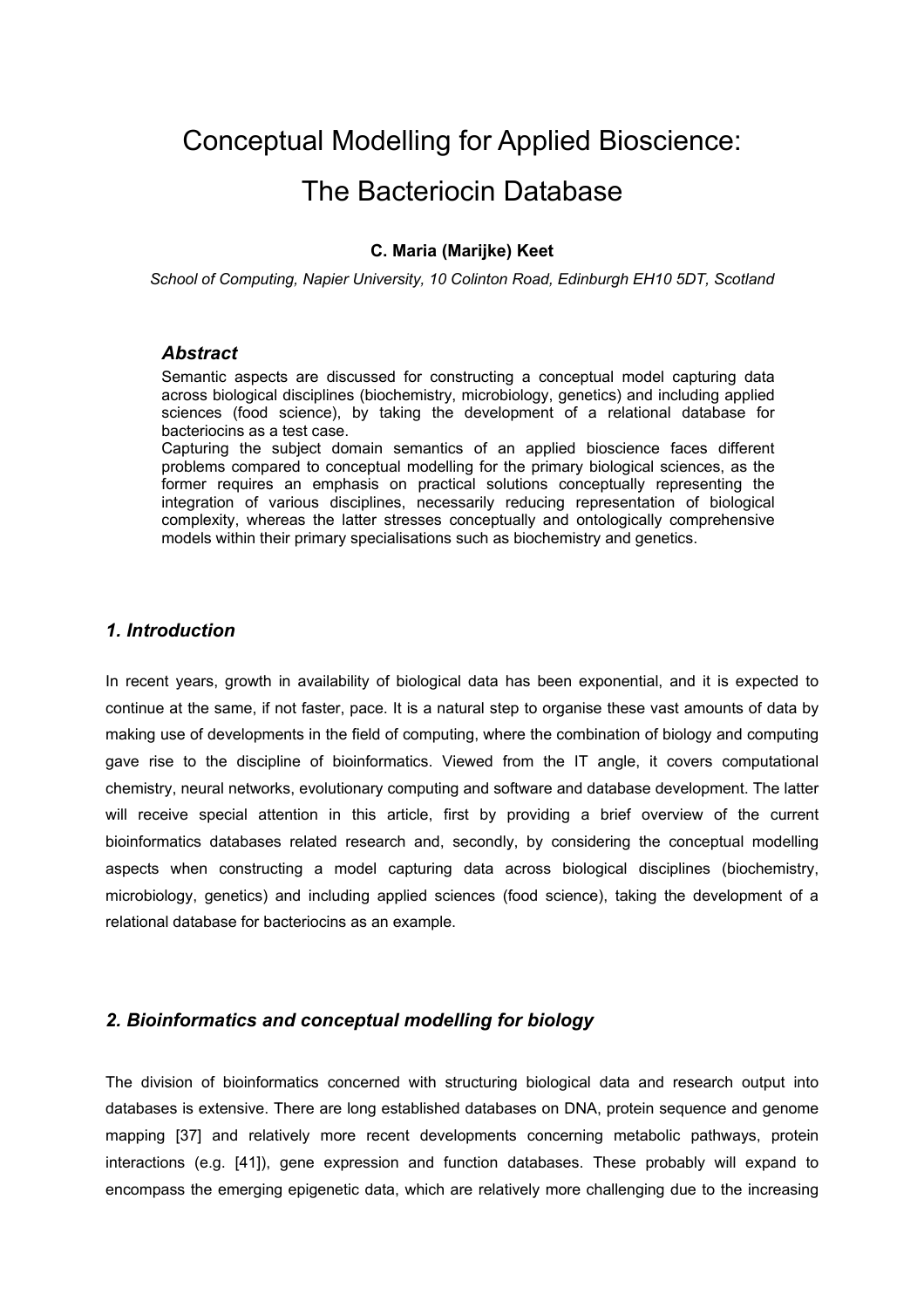levels of interaction and relationships between the objects/entity types. Further examples of biological database applications are phylogenetic databases, which involve additional neural network-type query and search tools, and protein structure databases, which are primarily focussed on multimedia and representational factors of the data (e.g. [40]). All of these databases can be further categorised into data type specific (like GenBank and Swiss-Prot)<sup>1</sup>, species specific (FlyBase, ACeDB) or *subject matter* specific (REBASE), at least partially requiring h[ori](#page-1-0)zontal and/or vertical linking of data, addressing not only social issues of interdisciplinary cooperation, but also posing "hard scientific questions" [14, 25]. Macauley [25] defines 'horizontal' as sequence, structure, mapping, position and phenotype and 'vertical' linking as related elements of the same type that pertain to other genes in the same or other organisms. However, one could also interpret horizontal concerning the same components (e.g. DNA with DNA and so forth) and vertical as DNA-RNA-protein etc, akin to a (complicated) "biological OSI model"<sup>2</sup>. Krishnamurthy [22] refers to organising the pathways at "different levels of biological function". On top [o](#page-1-1)f the aforementioned divisions, there are so-called primary source databases (TIGR) as well as "boutique collections" to meet specific requests of smaller research communities (such as the bacteriocin database).

Aside from the complication that different databases describe different aspects of the same biological unit, there are definitional problems and a general lack of standardization in nomenclature ([14, 23, 25, 40], among many others.): "anarchy" according to Drysdale [8], although the FlyBase she describes adds to this problem because its creators devised their own keyword system. The Microbial Genome Database elevates this to a feature: the user can create his/her own classification table [38]. There are a few coordinated attempts to unify data formats via Abstract Syntax Notation I [3, 14], the NEXUS file format [26] and the establishment of the Gene Ontology Consortium (GOC)<sup>3</sup>. Criticisms on the latter approach is that it may be criticised for 'dumping' semantic and conceptual d[is](#page-1-2)agreements of research groups in the lap of ontologists, there is an apparent lack of cooperation with its implementers and, more importantly, ontology efforts use divergent approaches. There are distinctions from function-based vocabularies (GOC) to descriptive-hierarchical (in taxonomy<sup>4</sup>), where the former devises a vocabulary with e.g. an 'energy generating device' (covering organell[es](#page-1-3) like mitochondria), whereas descriptive ontologies drill down from 'flower' to 'petal' and so forth, alas in some cases introducing new incompatibilities, the very aspect they try to solve.

One can look in more detail into the modelling aspects of the data. For example, compare the common entity type Person: in a company or club conceptual database model the Person is either M (male) or

<span id="page-1-2"></span>3 More information on the Gene Ontology Consortium is online available via:

<span id="page-1-0"></span><sup>&</sup>lt;sup>1</sup> For a more comprehensive list (not exhaustive), consult Frishman and Infobiogen [14, 17]. Biological databases mentioned in this article are listed at the end after the references. 2

<span id="page-1-1"></span> $2$  The OSI [Open System Interface] model is an abstraction of the 7 layers of communication (within ICT): physical – data link – network – transport – session – presentation – application, with horizontal (virtual) communication between e.g. two network layers each residing on a machine and vertical communication occurs between the layers, e.g. data link – network.

http://www.geneontology.org/, [12], and for an example of its use with pathway databases, see [22]. There are longer established nomenclature attempts in naming enzymes and coordinated bacterial nomenclature (the latter subject to excessive re-classifications resulting form molecular biology, analogous to the "New Drude" in plant taxonomy [13]). 4

<span id="page-1-3"></span><sup>&</sup>lt;sup>4</sup> For example the PrometheusDB Project, a collaboration of the Royal Botanic Gardens in Edinburgh and Napier University.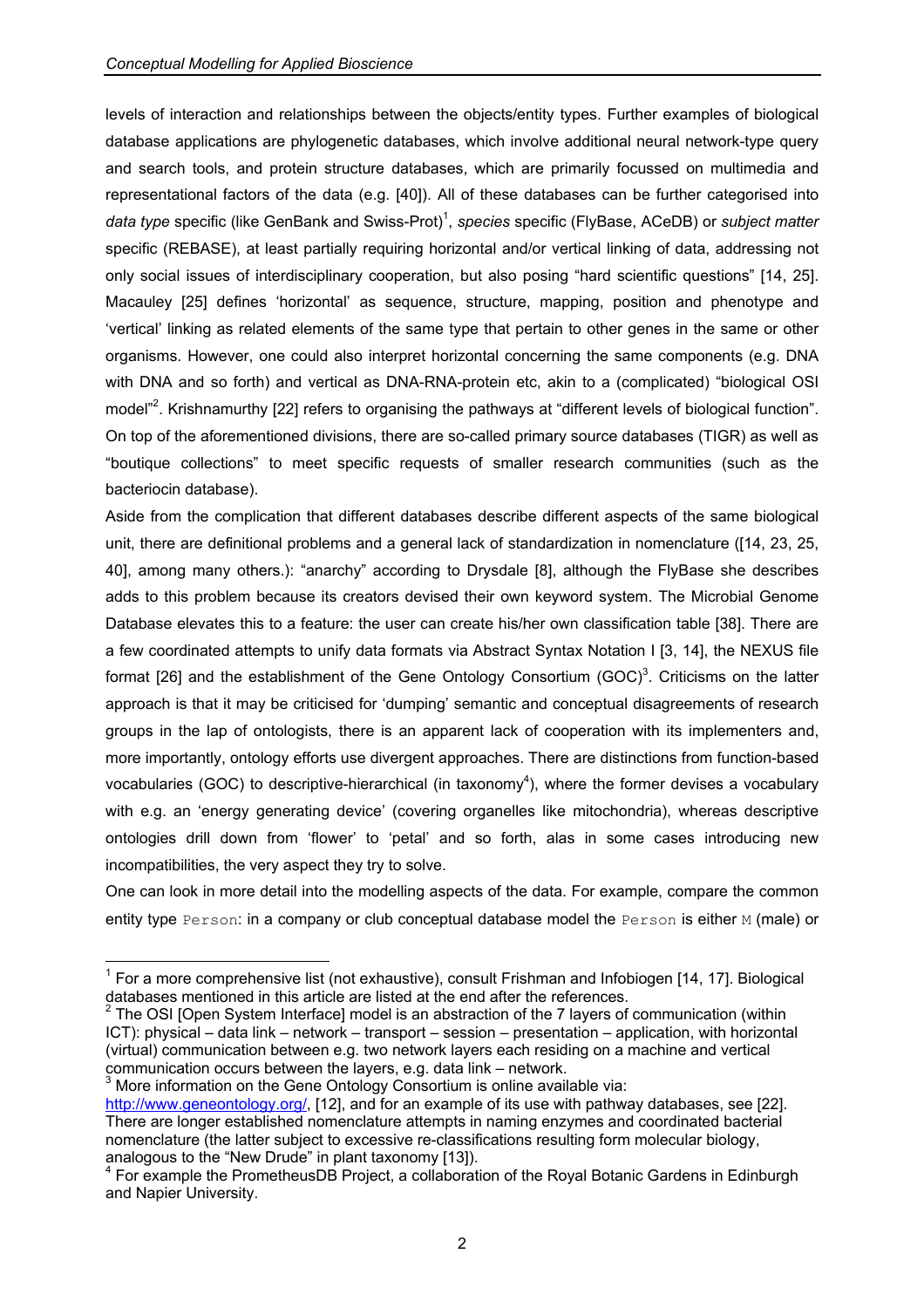F (female) but not 'mostly M, depending on some factors', whereas a molecule, like a bacteriocin, can be coded 'usually' on plasmids and transposons, though 'rarely' on chromosomal DNA, plus a transposon can insert itself into a plasmid: should one classify the gene location as transposon or plasmid, or both? Further, bacteriocin inhibition can have 'stronger' effects in some environments and 'weaker' when for example the membrane potential is lower [30]. How much weaker or stronger, how to represent gradations, non-discrete data, in relationships? There is no such equivalent in, say, hockey club membership: either you are a member, or you are not. These examples raise only some of the questions about facilitating exceptions and occasional relationships. How ought one to represent environmental conditionality, heterogeneous information and fluctuating data quality? This is a serious design consideration, especially prevalent in attempting to meet requirements of biological science researchers, primarily because this kind of data cannot easily be generalised. Alternatively, for example an address from a company: one knows the components (attributes), *all* of them *and* modelled numerous times before. On the contrary with biological data: there is no substantive legacy to draw from, e.g. a mode of action of a bacteriocin can be 'postulated', i.e. there is a requirement to document a plethora hypotheses by researchers; how can one anticipate attributes and entity types if researchers do not precisely know the parameters? Another issue is the disparity between the need to store extensive knowledge of one bacteriocin, nisin (the most researched bacteriocin), compared with other bacteriocins where hardly any information is known (e.g. reuterin), thereby leaving 95% of the attribute values empty – a waste of resources of the table. However, note that the latter would not occur to such extent if one were to implement an object-oriented database as opposed to a relational database [36], because instances are only created on demand.

In a wider perspective, one can look at conceptual modelling systems, like the Entity Relationship modelling deployed in this project. A disadvantage of ER modelling is that in an early stage decisions have to be made on what will be an entity and what its attribute(s). One cannot know or predict which factor will prove to be important or subject to modification, but ER 'fixes' the diagram and once implemented, is difficult and laborious, if not impossible, to change. This can be partially addressed by resorting to Object Role Modelling (ORM, refer to [15] for an explanation) to reveal intricacies and postpone design details. Further, a limitation of ER is that it does not allow relationships of any arity, whereas ORM does. ORM can include attribute restrictions more clearly, and the use of sample data accompanied with the model (see *Figure 1*) aids domain experts. Halpin [15], North [32] and Ter Hofstede and Proper [35] elaborate further on this aspect and it provides the opportunity to design and implement an ORM-model in either a relational or an object database<sup>5</sup>. One can argue that an iterative process between different conceptual data modelling tools ought not to be necessary: a single conceptual modelling technique should be sufficiently expressive to b[e a](#page-2-0)ble to capture everything<sup>6</sup>.

<span id="page-2-0"></span> $<sup>5</sup>$  The interested reader may like to read an example of ORM to ER mapping in Halpin ([15], p343-346)</sup> and ORM to UML mapping is addressed on pp396-397.<br><sup>6</sup> Or at least biological semantics. It falls outside the scope of this research to assess other modelling

methods, like graph theory or formal concept analysis, on their suitability. This could be an interesting avenue for further research.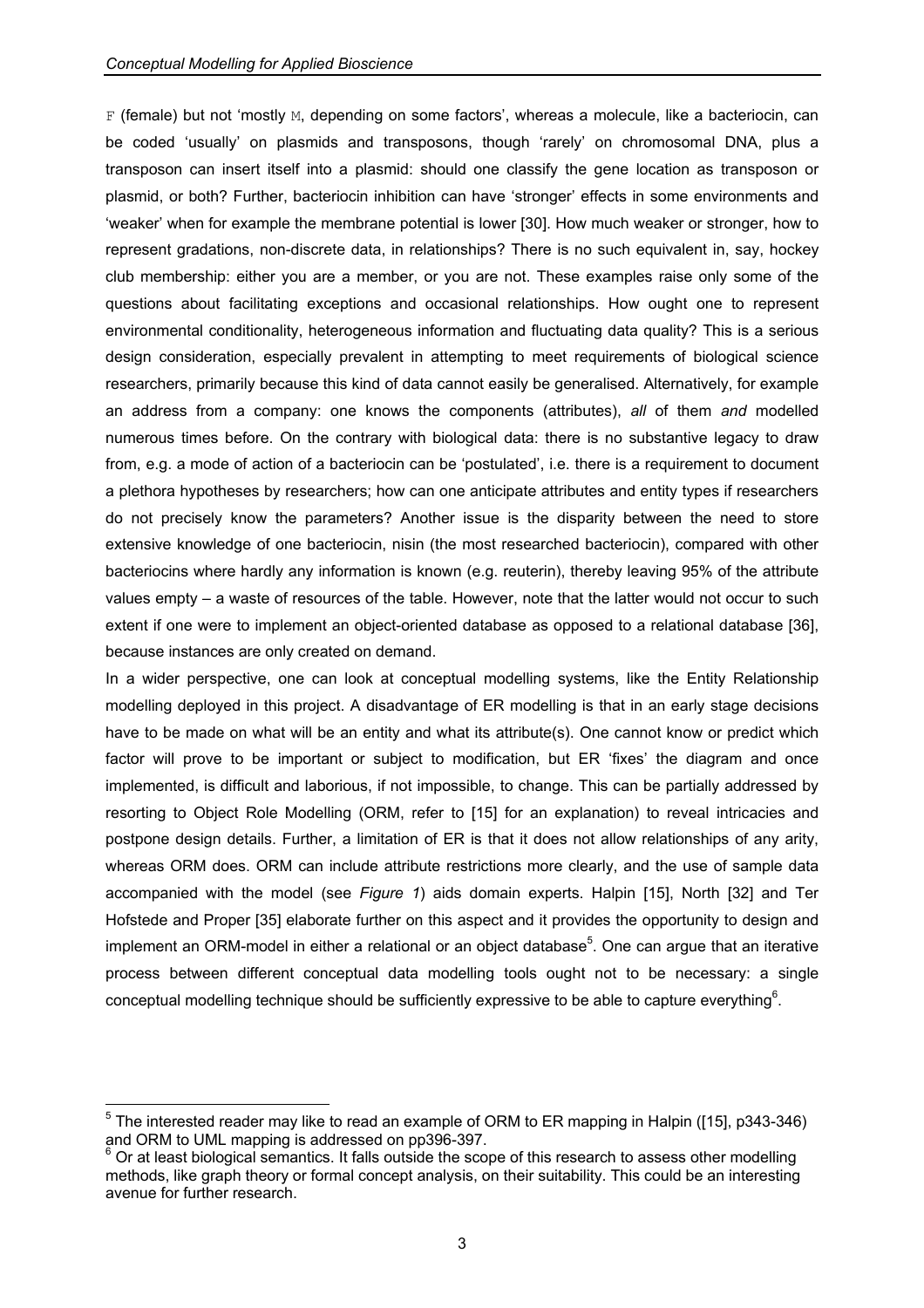

*Figure 1. Example of the verbalizer of the fact type between MicroOrganism and Plasmid.* 

Concerning the pros and cons between ER and Object-Oriented (OO) data modelling. Thierry-Mieg [36] claims

[r]elational systems are best when the schema is simple, the data is regular and successive queries are independent. Object systems are best when the schema is complex, the data irregular and the queries correlated.

and with OO it is easier to "search the neighbourhood". Although this has not been substantiated by experimental comparative research on biological databases, Uchiyama's [38] MSGD discusses "similarity relationships", Thierry-Mieg [36] addresses "progressively explor[ing] the surrounding area" in relation to the AceDB, and Raguenaud [33] also addresses "localised" searches. This leaves open the question as to what type of database is faster and more flexible when the same data is captured in a OO and in a relational database. Another factor governing the suitability of either ER or OO is the primary requirement for its intended use: the most commonly used methodology in molecular biology is gene comparison, which both ER and OO can facilitate. However, the recent development of metabolic pathway databases try to capture far more complex information than simple gene sequences because of the type of interactions between the molecules (chemical reactions): the objects forming the data are nodes of networks linked by edges representing the chemical reactions [14, 22, 40]. However, others (e.g. [29]) refute the non-suitability of  $ER<sup>7</sup>$  $ER<sup>7</sup>$  $ER<sup>7</sup>$ .

Additionally, and no less important, which model is more understandable for the domain expert to accurately capture the variations in semantics in aiding the iterative analysis process? Again, opinions vary. Bornberg-Bauer and Paton [5] have conducted a limited comparison between ER and OO (using UML) on a theoretical level, though by discussing what *is* possible in biological data modelling, but not what *should be* in order to meet database requirements of biologists. Is one or the other merely the 'lesser of two evils'? On the other hand, it seems that requirements set by the various sub-disciplines of

<span id="page-3-0"></span> $\overline{a}$  $<sup>7</sup>$  Another related modelling technique, the object-relational approach, is not further discussed here.</sup> BIND [3] and the *Arabidopsis thaliana* database [14] make use of this modelling approach. A hierarchical (tree) model is not discussed, because integrative data does not fit such a modelling approach and graph theory is beyond the scope of the project.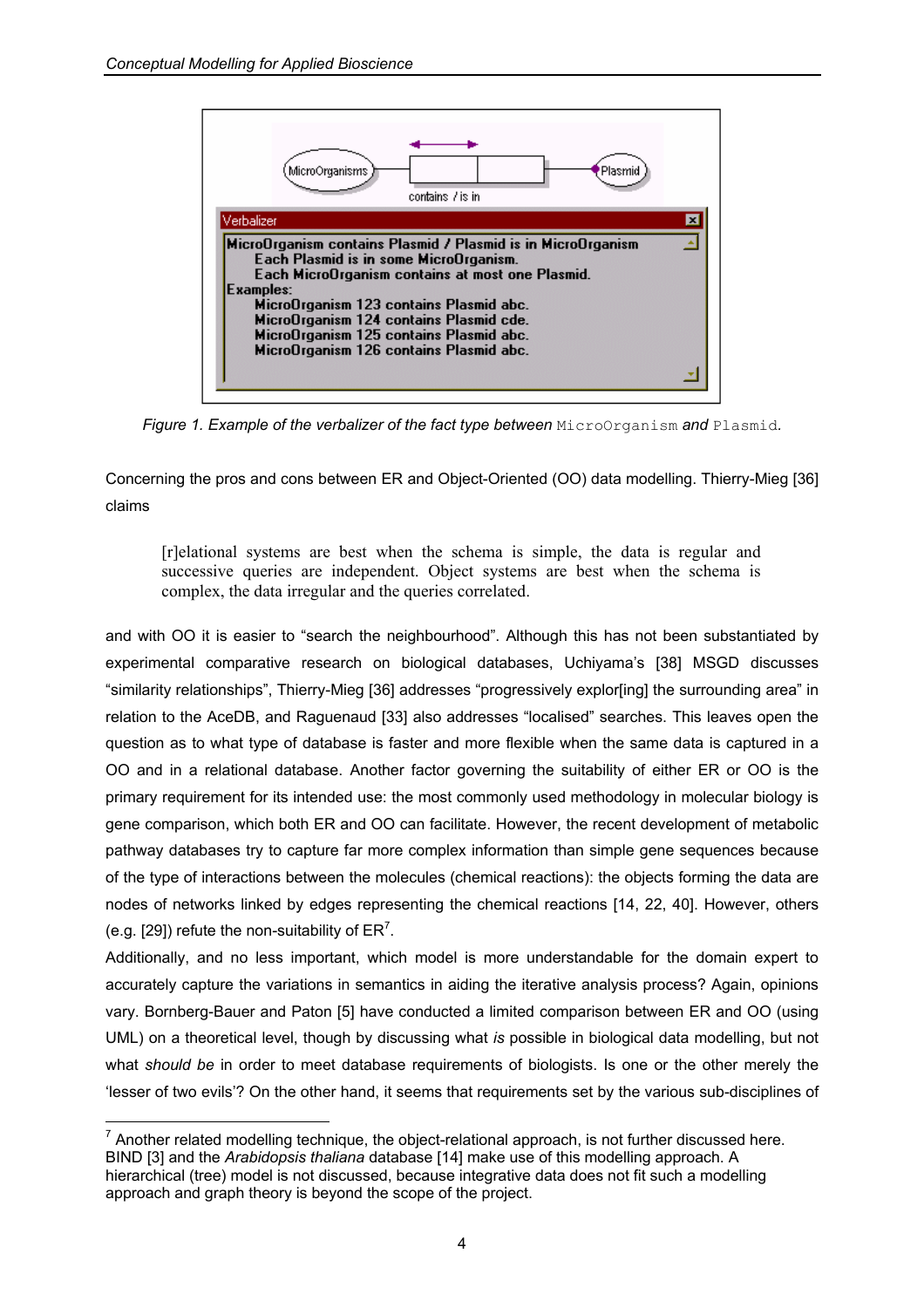biology are not compatible with one another and that further standardisation in definitions and data formats would be required before the next step towards designing consistent and compatible databases can be taken.

These are some of the serious questions and problems, and as of yet unanswered, which affect the conceptual data modelling of the bacteriocin database.

The more practical problems of conceptual modelling, design and maintenance of biological databases are addressed annually in the January issue of *Nucleic Acid Research* (see e.g. [3, 38]) and in a less fragmented manner by Letovsky [24]. Whilst these provide a topical analysis of a single database, both theoretical and practical, or the problems arising with a few related or similar databases, they do not provide a structured approach in categorizing which type of database faces what kind of problem(s), apart from generalizations on issues of data duplication, redundancy and inconsistency between related databases. These arise, at least partially, because it is very tempting not to link, but to *copy* the few sections of relevance from a primary source database into the communal database. The 'advantage' of copying data is that you can change the data format in whatever way you prefer for your own database, but of course that does not aid data(base) integration. Consult Shoop [34] for a comprehensive discussion on this matter and related integration problems of biological databases. The height of (loose) data(base) integration is the Sequence Retrieval System (SRS) [6, 7], linking 150 databases and more than 42 million unique records of information via one web interface [6].

In summary, the development of sophisticated information systems for the biological sciences is still in its infancy and IT/computing cannot yet live up to requirements, uncertainties, inconsistencies and fragmented nature of data of biology. Biology requires standardization and cooperation between closely related research subjects, but also improved modelling and implementation methods from a computing perspective are required to meet the demands of a (research) society of the future.

## *3. Modelling the bacteriocin database*

The bacteriocin database, which from a computer science perspective functions as a first attempt of its kind to represent biological semantics with the application of food science into a conceptual model, was developed on request for Amalia Scannell, from the Department of Food Science, University College Dublin. Her main requirements were to have an easily accessible, structured and searchable repository for bacteriocin-related data extracted from the vast amount of journal articles she gathered over the years. The iterative development process of the analysis, design and implementation is addressed elsewhere [20]. The database is operational and may be made available to the wider bacteriocinresearch community at a later data when it contains a larger volume of data. Here, attention is given to the analysis considerations regarding this data and how to represent this conceptually in a manner that captures the involved semantics within the narrow field from the perspective of a food scientist.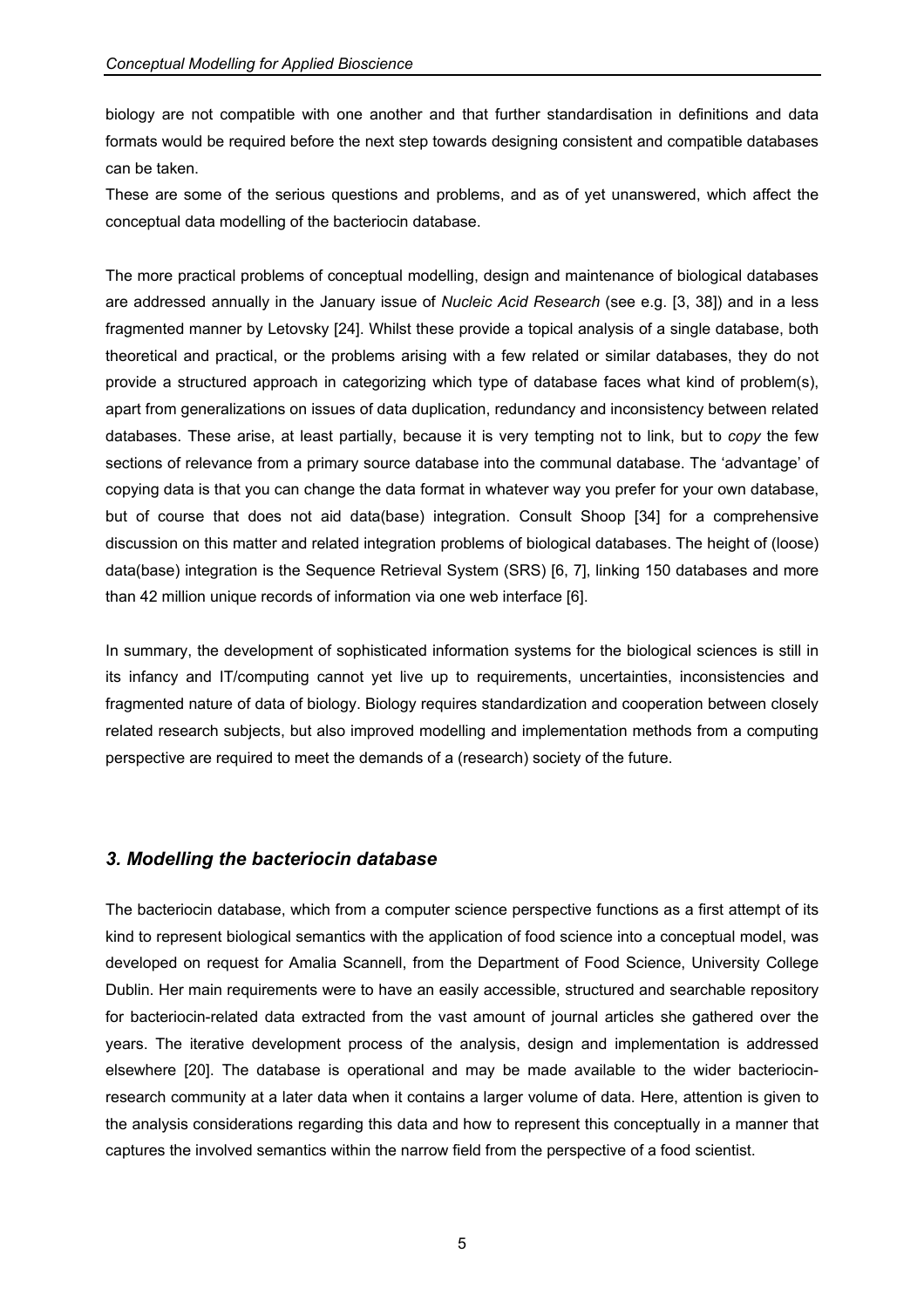### **3.1 Bacteria and Bacteriocins**

Bacteriocins are compounds similar to antibiotics, inhibiting growth of other, often closely related, bacteria, though unlike antibiotics, they are functionally non-therapeutic so that there is potential to use bacteriocins as a natural ingredient in food produce for food safety and preservation. Most research on the application of (microorganisms producing) bacteriocins is still in the early stages and information in journal publications is scattered around across specialisation boundaries, ranging from food research to genetics journals.

Data about bacteriocins suffers from two problems important for undertaking modelling: the molecular mechanisms of production of, and inhibition by, these peptides are not fully understood [30]) and due to a lack of conformity in the definition, naming, and categorization of these molecules and their corresponding genes, the term bacteriocin covers a range of chemically diverse substances [10, 18]. However, this should not be interpreted as a "we don't know what we have, nor what it does", but that over time, types of bacteriocins and their fragile classification is subject to change, and the importance of various parameters (potential attributes of an entity type) may change in emphasis and new relevant factors can emerge. For example the mode of action of a bacteriocin, *how* it targets the inhibition of (predominantly) bacteria ('often' by disrupting the membrane potential) and *what* environmental parameters, attributes, are relevant to include (e.g. pH and moisture content). In addition to this, alternative modes of action can be postulated and be confirmed, where both are deemed sufficiently relevant to merit inclusion in the data analysis.

The other main component is how to represent the microorganisms, relevant not only for production and inhibition, but also allowing for possible future expansion of the data model to include more general microbiology data and/or food microbiology-related data. (There does not yet exist a general database containing data on microbiological applications (other than bibliographical repositories)). Compared to plant taxonomy, microbiological nomenclature is straightforward, with Latin names consisting of genus, species, subspecies and optionally a 'sub-sub' species and a designate. The designate is a number like ATCC 6633, indicating the origin of the microorganism from some culture collection (a *Bacillus subtilis* from the American Type Culture Collection), or a construct (genetically modified strain). For example *Lactobacillus delbrueckii bulgaricus* LMG 6901 is valid, so is *Lactobacillus helveticus*. Bacteriocins do not inhibit only single (sub)species of bacteria, but may have a more generic "target group" of bacteria [1], addressed in the next section.

#### *3.1.1 Groups of microorganisms*

The idea to represent "groups of microorganisms" as a separate entity type MOGroup, was removed from a preliminary explorative ER-model because it was not considered essential data in the present context of applied microbiology. However, there appeared to be ample existing published data indicating that a bacteriocin can inhibit a group of microorganisms (e.g. Gram-positive bacteria), meriting the inclusion of "groups" – at least in the data model – as not to address this matter at least in the conceptual model would be a semantic hiatus of the overall subject matter.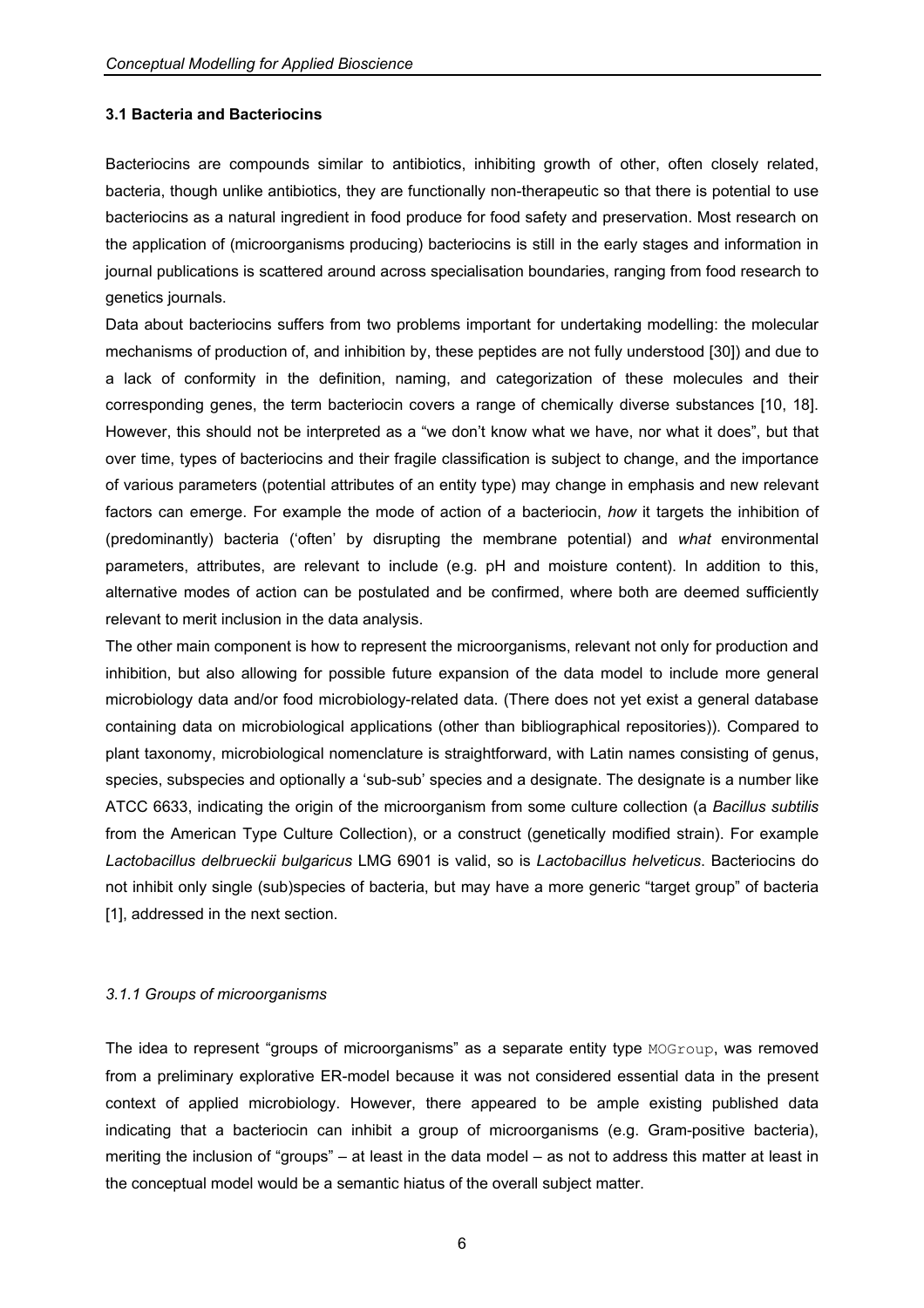What defines "groups of microorganisms"? They are microorganisms that have one or more "aspects" in common. This might be the genus (*Listeria* sp.), isolation source (soil bacteria), growth condition (thermophiles), biochemistry (lactic acid bacteria – LAB), morphology (cocci), Gram staining (positive or negative, depending on the murein content in the cell wall), or other determinants. One can think of conceptualising this as a large entity type, MicroOrganism, containing many nested subtypes, that is, if distinctions were this straightforward. However, for three reasons this would not reflect the groups correctly. First, microorganisms are more often than not a member of more than one group (a LAB coccus); second, some of these groups can be subtyped further (streptococci, staphylococci etc.) and, third, there are overlapping traits that define a group. Schematically, this can be represented as sets of microorganisms as depicted in *Figure 2*.



*Figure 2. Schematic representation of groups of microorganisms.* 

Hence, sets have overlapping as well as distinct identifying attributes (which themselves can be a subtype of another hierarchy). If one were to model an entity type MicroOrganism and any/all of its "groups" as subtypes of MOGroup, it might obfuscate data, whereas separate entity types could clarify matters while maintaining semantic correctness (though one may wish to pursue this matter further to devise a comprehensive categorisation model for groups of microorganisms). The 'separate entity types' chosen here, are greatly simplified from the biological situation, because a) including everything, i.e. trying to solve too large a problem, is not feasible within the limitation of the current research project; b) categorising groups of microorganisms is not a main purpose of this database and c) the customer did not perceive (lack of) categorisation to be a problem in the first place: to her, including groups of microorganisms in the entity type MicroOrganism made perfect sense. Note here, that this is not an exercise in trying to create a solution to a non-existing problem. Within the present context of a database model, covering a relatively specialised subject area, the groups categorisation is less important, but not if one were to decide to integrate this database with either primary source databases or something like an "SRS for food science": in order to keep the conceptual model as flexible as possible one should bear in mind the larger picture.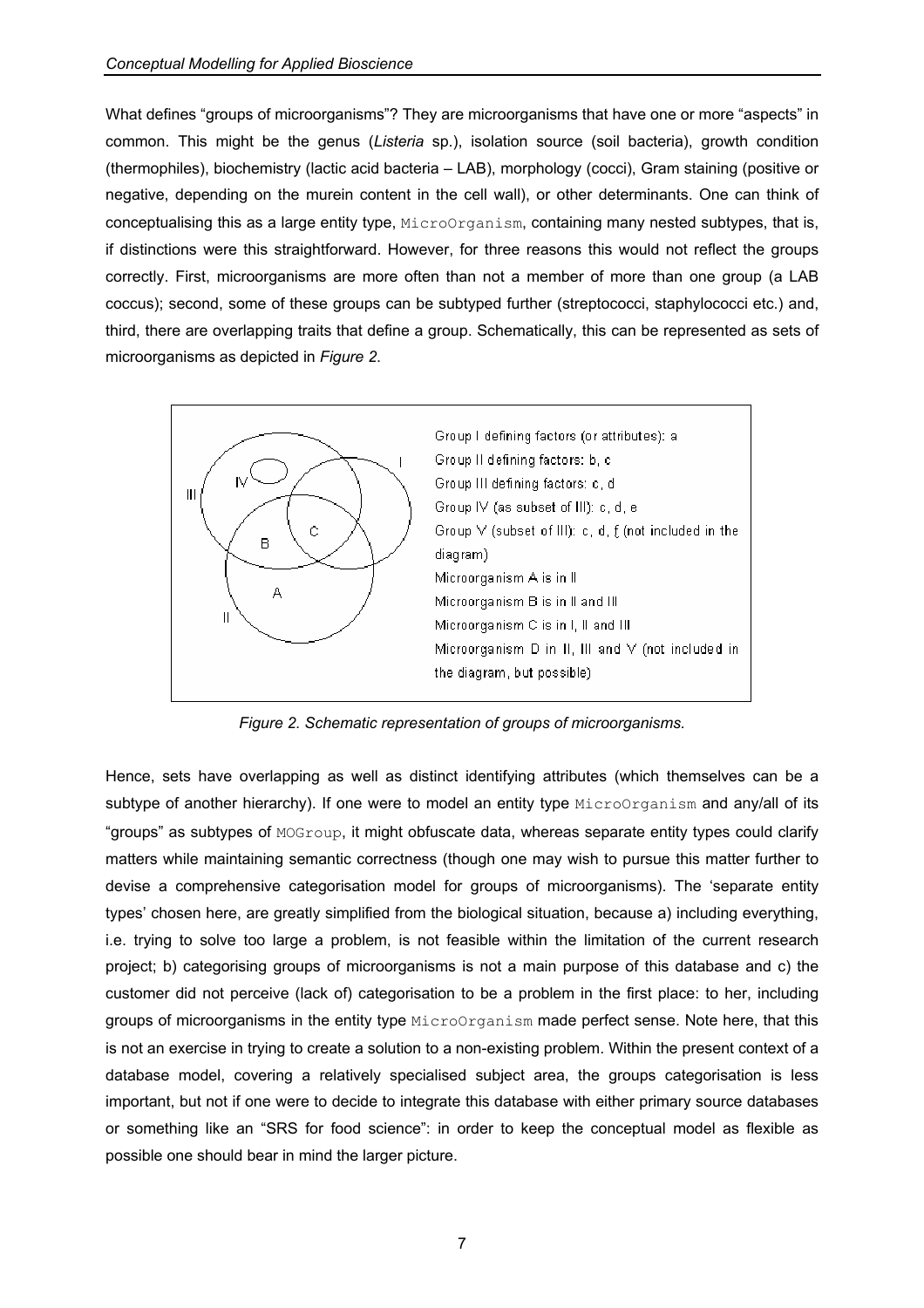Considering aforementioned background and modelling aspects, there are three parts to include MOGroup in the conceptual model: 1) optional participation condition and *m:n* multiplicity between MOGroup and MicroOrganism to cover the 'groups'. In theory, this would facilitate an intersection relation containing the identifier of a microorganism (surrogate key IDMO) with a GroupName where multiple IDMOs can be in one group of microorganisms and allow an IDMO to belong to more than one group. 2) A relationship between MOGroup and Inhibits, covering the semantics that more than one bacteriocin can inhibit a group and 3) (following from 2) Inhibits has either a relation with a MicroOrganism or an MOGroup associated with a Bacteriocin, but not both at the same instance (same tuple in the table). Refer to *Figure 3* for the ER representation.



*Figure 3. Section of the ER-diagram related to microorganisms, their groups and bacteriocins.* 

#### *3.1.2 Genetic determinants of bacteriocins in bacteria*

The usage of the rather vague term 'genetic determinant' as an alias for the specific genes encoding for the bacteriocins may seem a little odd, but is widely used in bacteriocin-related food science to encompass "some name and location where the genes(s) may reside". Whilst it may be less relevant to be accurate in food science (abstracted away), the details *are* relevant in the sense when one would want to explore the option to take the gene encoding for a bacteriocin and insert it into a target bacterium, an activity more common in the field of bacterial genetics, and if the gene(s) is(are) located in a more stable area, chromosomal DNA versus plasmids and transposons. Plasmids, mobile DNA fragments, can transfer to other bacteria, giving the new host the possibility to produce the same bacteriocin. This process can occur naturally (either conjugative or non-conjugative) as well as via engineering efforts. Transposons are even more mobile than plasmids, in that they can move independently between chromosomal and extra-chromosomal elements. (One could visualise this as a transposon inserting itself into e.g. a plasmid, where it subsequently can 'hitchhike' with that plasmid to wherever the plasmid goes.) These three locations, chromosomal DNA, plasmids and transposons are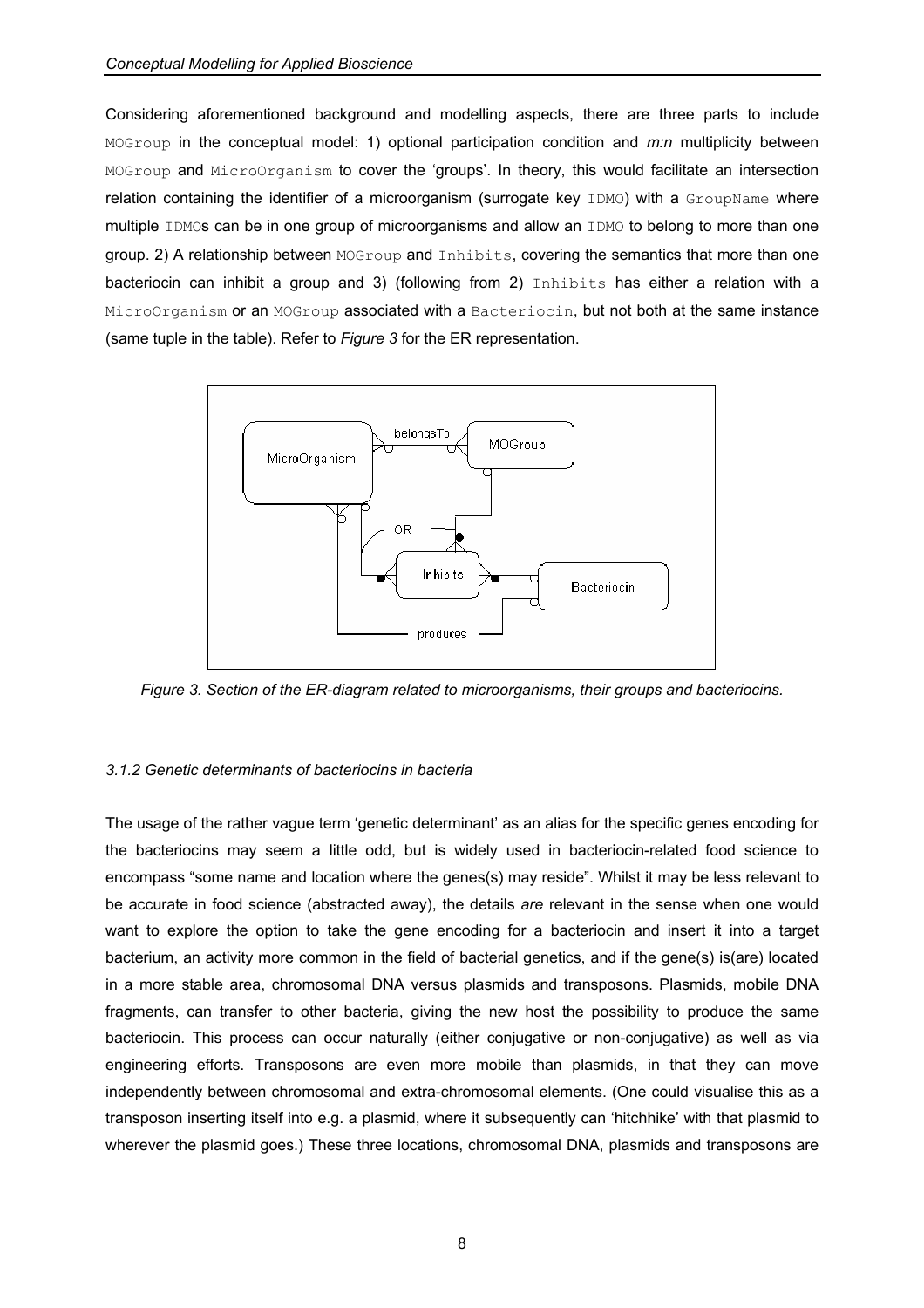referred to as 'genetic determinant'<sup>8</sup>[.](#page-8-0) Normally, a genetic determinant does not contain sequences encoding for another bacteriocin, though it is possible. If this genetic determinant contains code for more than one bacteriocin, it is highly unlikely that both are active at the same time; that is, it has never been observed (yet).

ORM enforced stricter description of entity type attributes (than ER), requiring introduction of the intersection relation MOContainsGD between MicroOrganism and GeneticDeterminant: a plasmid may be in more than one microorganism (via horizontal transfer), there may be more than one plasmid in a microorganism, and a particular gene encoding for a bacteriocin can reside on more than one genetic determinant. Bearing in mind these high-level statements, the customer considered it desirable to include "some data on genetics" in the data model.

Basic data include the name of the gene encoding for the bacteriocin, its location (chromosomal DNA, plasmid or transposon) and name of the location, whereas details such as the amount of base pairs, start/stop codon and promoter region are too specific. The gene name is an attribute of a bacteriocin, but where should the location and its name reside? The idea of including a type of genetic determinant, TypeOfGD, as attribute, in the intersection relation MOContainsGD was considered, because the gene can be located on the chromosome of a bacterial strain – in that particular instance – hence requires the information to be stored in MOContainsGD as it is an asset of the microorganism. However, a genetic determinant, say, Tn*5301*, can define the location of the gene coding for the bacteriocin (nisin), where the prefix  $\text{Tr}$  stands for transposon, thereby the name defining the location – thus an attribute of GeneticDeterminant. To complicate matters a little further, as mentioned a transposon can mobilise and insert itself into a conjugative plasmid; should the location, the value of  $T_{\text{VPeO}}f_{\text{GD}}$ , be stored as plasmid or transposon, or both? It will be stored both, where the plasmid and transposon must have different names. Secondly, it is far more widespread that the gene is located somewhere on a mobile DNA fragment, i.e. *not* chromosomal, thus not uniquely linked to a specific microorganism, and TypeOfGD in an entity type GeneticDeterminant can store the value chromosome anyway. This is not ideal, as one can imagine the hypothetical situation where two different strains have the same gene on another locus on their chromosome. See also paragraph 4 and *Figure 6* for the chosen and alternative model on these aspects.

### **3.2 Food**

 $\overline{a}$ 

Categorising and modelling food can be as simple or as complicated as one would like. The simplest is one entity type, Food, with an identifying attribute FoodName. Food subsequently could provide one side of the intersection relation with MicroOrganism to represent bacteria involved in fermentation that also happen to produce a bacteriocin to kill their close relatives in order to achieve a competitive advantage for the resources in the produce (e.g. lactic acid bacteria fermenting milk to produce yoghurt or cheese), and an intersection relation with bacteriocins that can be added to a food product as an

<span id="page-8-0"></span> $8$  There exist other genetic determinants as phages and insertion elements, but are not considered to play a role in the genetics of bacteriocins.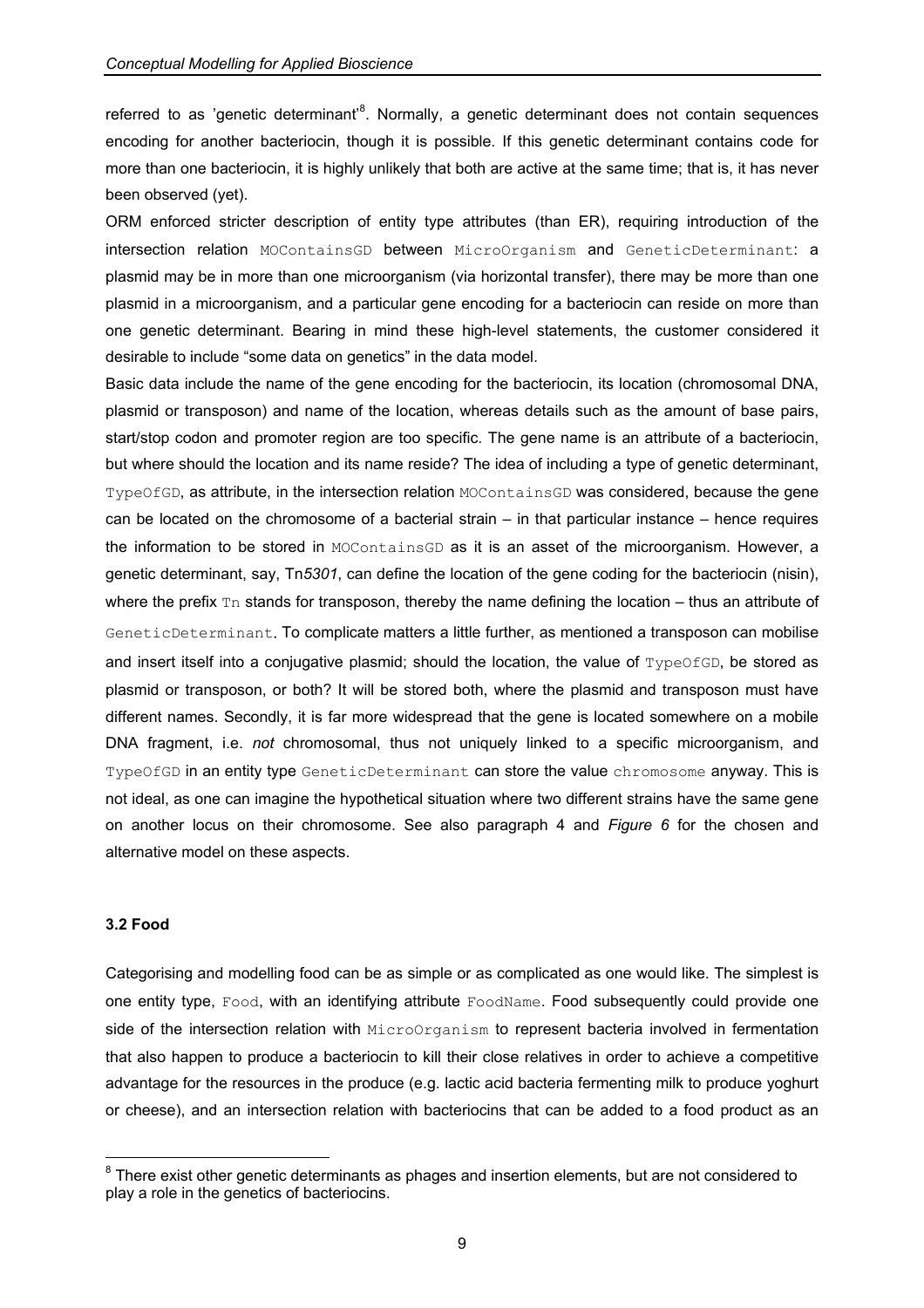ingredient. However, this is prone to error not only due to spelling mistakes and (partial) synonyms of food products, but it could not capture the processing involved of the food product (or the product-tobecome-ingredient) either, e.g. freeze-dried or comminuted meat. Alternatively, one could create an extensive vocabulary, or even an ontology, specifying how to construct and adequately represent the semantics of food (products, groups, types, processing, ingredients) via is-a and has-a relationships (generalisations and aggregations). However, one should not get carried away merely to satisfy a computer scientist's desire for a proper structure. One of the requirements by the customer was to be able to 'drill down', zoom in, from high-level food groups down to a particular product, alike searching the neighbourhood as mentioned in §2, e.g. "meat – pork – Frankfurter sausage". This can be met by introducing a straightforward cascade of entity types Food, FoodSubGroup and FoodGroup, with a separate entity type **Processing** to store aspects of the food production process. Again, as with the microorganisms, this is quite a simplification, where it most certainly is arguable if it is a proper representation of "true semantics", to which I will return in the discussion section.

# **3.3 Generalisation to compounds produced by microorganisms used in the food production process**

What §3.1 and 3.2 address are examples of microorganisms producing a compound, where the compound can be added as an ingredient to a food product, or the whole microorganism that produces the desired compound grows in the food product as part of a fermentation process. The compound in this example database is a bacteriocin, but this principle occurs more often in the food industry. One may recollect cheap fruit yoghurts with slogans of "contains no artificial flavours" as a marketing ploy for the 'all natural' trend in the 1990s. The bacteria used for this fermentation are genetically modified in such a manner to include the capacity to produce the flavour that would otherwise have been added to yoghurt. Without digressing fully into the area of food biotechnology, microorganisms and their produce are deployed for a wide variety of production processes. Then, to facilitate maximum flexibility of the conceptual model, would it not be better to include, say, an entity type ProduceByMO with Bacteriocin as subtype? The produce ranges from simple peptides to enzymes, sugars to polysaccharides, and aroma components, alcohols, lipids etc. In other words: to truly reflect the biological components, it would require a complete categorisation of molecules, greatly complicating the model. *Figure 4* shows a biologically more inclusive categorisation related to peptides and proteins, which begins to address classification of biological components as can be defined within an ontology, but is only a very small fraction of the wide range of compounds microorganisms are capable of producing.

A simplified concept with a direct relationship without 'higher' hierarchies was chosen, which still leaves ample room for future expansion of the model and focuses more on the *application* of science than on biochemistry. New products can be added to the conceptual model as new entity types, analogous to the bacteriocins. Although not entirely inclusive, it *does* represent the semantics of food microbiology correctly in the conceptual model.

10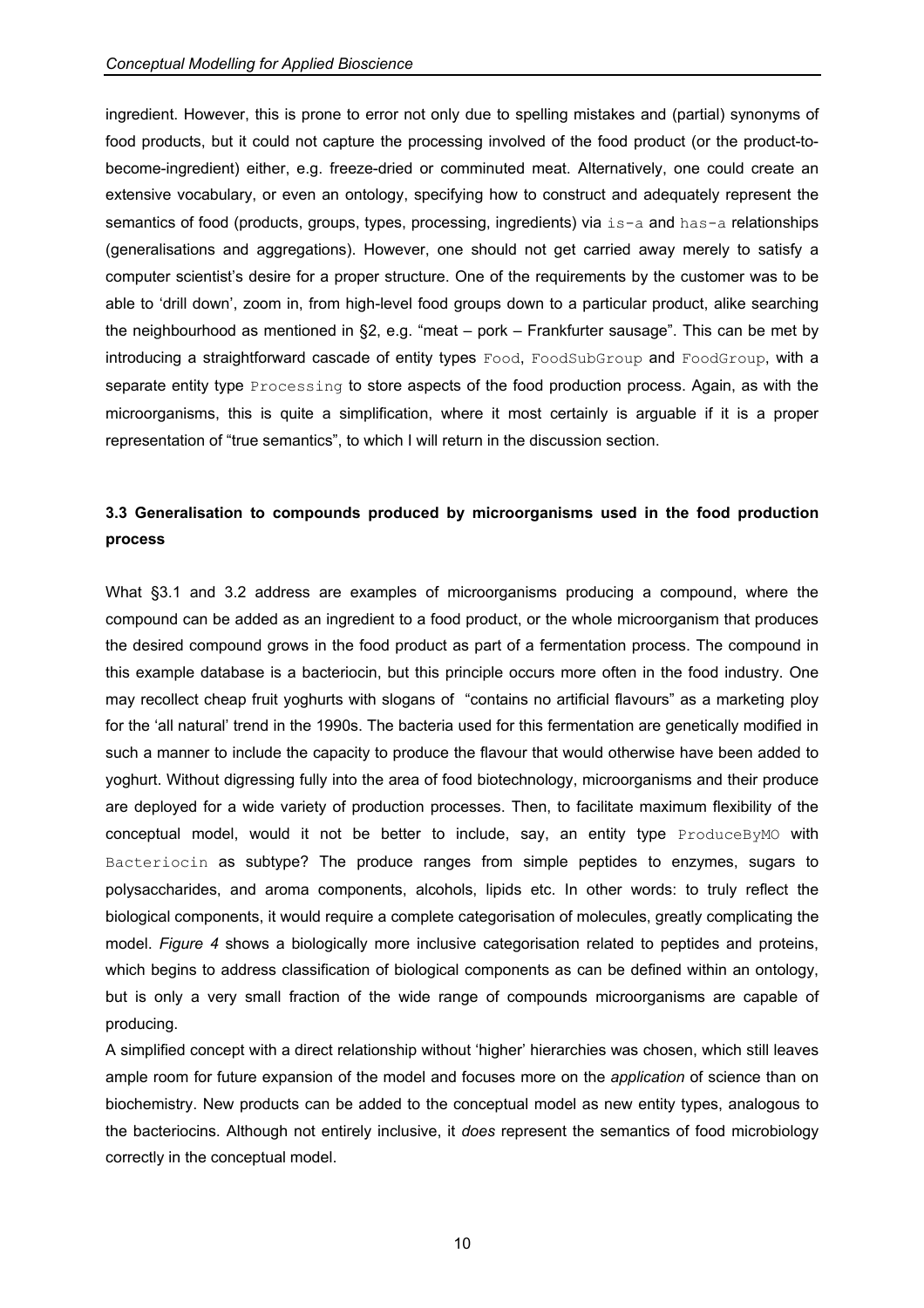As an aside, note that this is a different consideration than the GeneticDeterminant-associated data in *Figure 6*: those details are abstracted away because it is not deemed relevant, whereas in this case, it is relevant with respect to future additions to the database within the realms of food science.



*Figure 4. Example of an untenable partial categorisation structure of produced compounds.* 

# **3.4 Other modelling aspects**

Although the primary for this database concerns are bacteriocins, microorganisms and food, several other facets were included for extra convenience. These include commercialised bacteriocins, diseasecausing microorganisms (Bad Bug Book [39]), purchase options from the ATCC culture collection, and data on starter culture usage of the bacteriocin-producing microorganisms. The latter three are straightforward entity types with a relationship to the entity type MicroOrganism, which in the logical design can be modelled with a foreign key of the microorganism identifier IDMO. Essentially, any microbiology feature could have been, and can be, introduced in such a manner.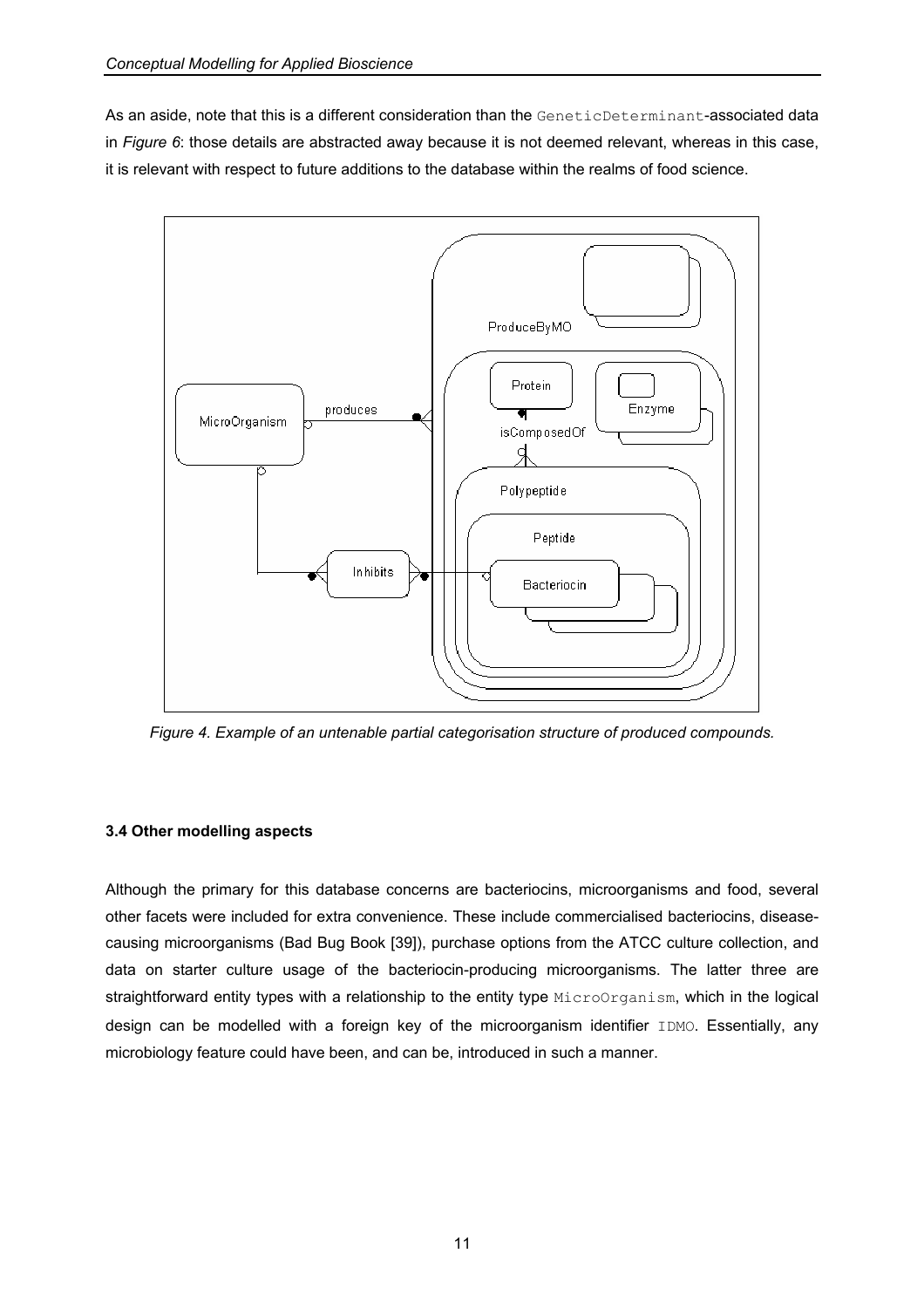One particular aspect of the logical model requires attention, which is the design of the Inhibits relationship from a bacteriocin to either an instance of a MicroOrganism or a MOGroup. The conceptual model represents this as a primary and an alternate key $9$ :

Inhibits(IDMO, BactName, TargetProduces, MOGroupName, Publications)

However, it was not possible to code more than one key in SQL, have it accepted by InfoMaker and provide data on either one of the key: the software cannot anticipate when a user wants to provide data on the (IDMO, BactName, TargetProduces) in one instance and (BactName, TargetProduces, MOGroupName) in the other. In theory, there are four options for a workaround in order to meet the customer's requirement to be able to retrieve data when answering the query "*bacteriocin x inhibits y*": 1) use the microorganism table to store the groups of microorganisms, where each group, like a single microorganism, is stored in a separate tuple. 2) Make a separate entity type MOGroup, create a surrogate key in Inhibits relation and make only BactName and TargetProduces as not null and explain on the data entry form that users should enter either an IDMO or a MOGroup, but not both. 3) As in 2, but include a procedure, that if IDMO is an empty string, then MOGroup must be non-empty and vice versa, and that one cannot save a record that have both cells as an empty string or 4) create two inhibits relations, one InhibitsMO and a second InhibitsMOGroup and devise application support to notify the user of the difference. Options 2, 3 and 4 require additional entity types, tables and for option 3 a procedural constraint to implement plus additional support in the application (data entry form) to inform the user not to enter data in both cells and not to leave them empty. Two notes on the latter, is that first, one ought to avoid reliance on implementation to accommodate aspects that should have been addressed in the conceptual and computational model and second, it is a known fact that users *do* make mistakes, therefore option 2 can be ruled out. Option 4 is suboptimal as it creates an artificial separation that does not exist from the perspective of a microbiologist; furthermore, it relies on additional application support. As it is possible that any future user group will not work with the database on a daily basis, it cannot be expected they are fully conversant with this limitation and option 1 would appear to be the most straightforward workaround and the least prone to errors or inconsistencies. However, it makes the conceptual model and the design inflexible, for example if a future requirement arises from the customer to add groups of microorganisms for other purposes. However, this may be unlikely because the entity type MOGroup was dropped from the preliminary model, as it was considered non-essential (irrelevant). With the reservation that the design does not fully capture the nature of the microorganism groups, the Inhibits relation was designed in line with option 1.

*Appendix A* contains the complete ER diagram.

<span id="page-11-0"></span> $^9$  In line with devising a 'minimal' key, the attribute  $\texttt{TargetProducts}$  is strictly not necessary (TargetProduces captures bacteriocin produced by or is active against). However, in the design, logical model, the relationships Inhibits and produces are combined into one table definition, BactAndMO, where TargetProduces is not allowed null, therefore included in the key.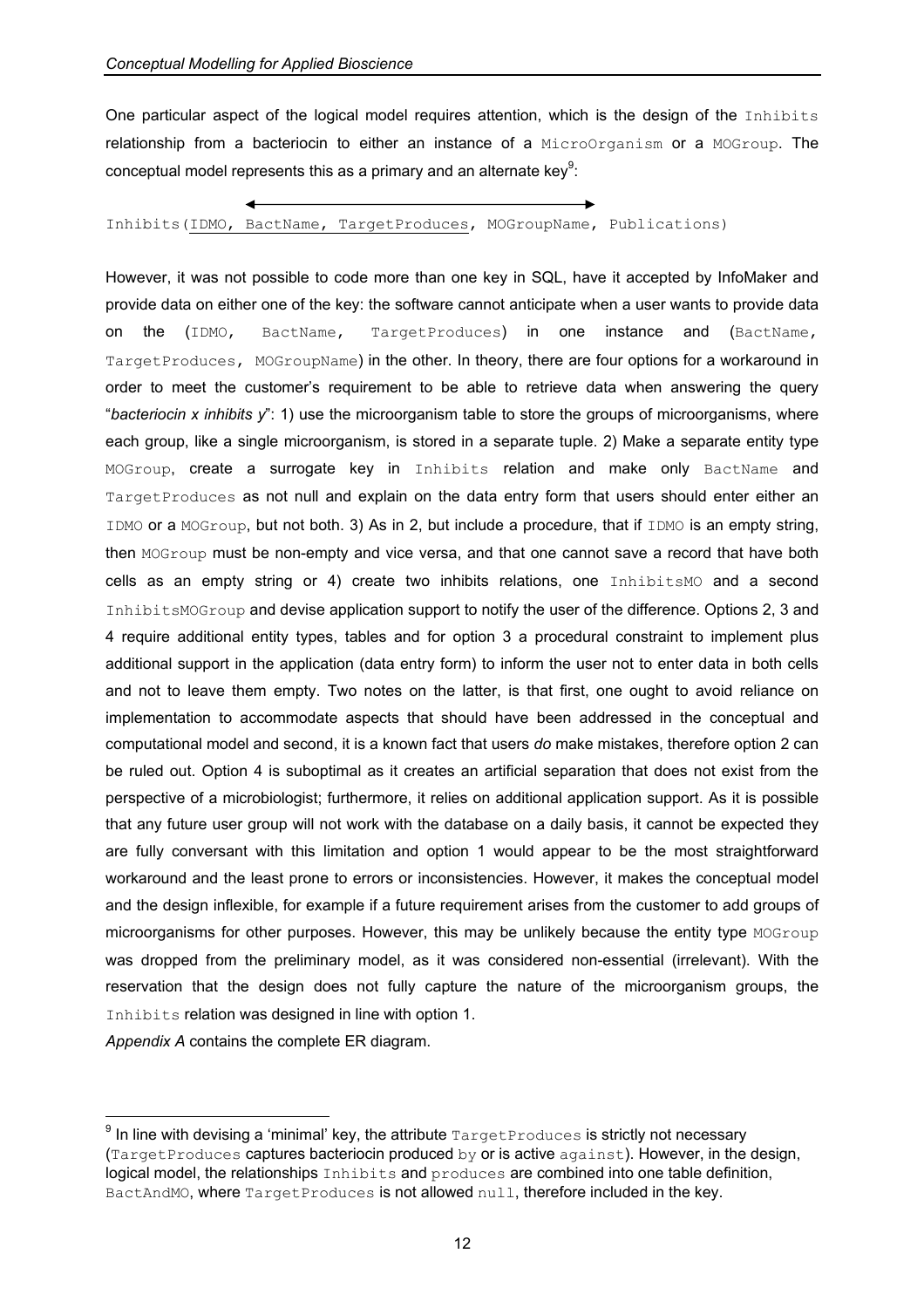# *4. Discussion*

The centrality of MicroOrganism in the conceptual model is based on the Tree of Life design (see *Figure 5*) to allow flexibility to 'plug-in' any microbiology-related data in the bacteriocin conceptual model and database, as well as linking it to other (Internet) databases. The conceptual model and design still allows future expansion to connect with, for example, data on antibiotics, fermentations, metabolism and so forth.



*Figure 5. The picture represents the core Tree of Life data model and how this maps to the conceptual model of the bacteriocin database. Source:* [27]*.*

The entity type Bacteriocin is similar to the IDMO of the MicroOrganism table, with its related entity types ModeOfAction, BacteriocinType and CommercialProduct. However, Bacteriocin is more restricted than the MicroOrganism table in that it is further down in the specification and detail hierarchy. Ideally, plasmids would be designed in an analogous fashion, but this was complicated by the introduction of the theoretical possibility that the gene encoding for a bacteriocin might reside on chromosomal DNA. From the author's perspective of molecular microbiology, a preference existed for a semantically more comprehensive representation as in *Figure 6b*, but the customer interpreted this from the angle of food science, which abstracts away these details of genetics. The section of the model surrounding GeneticDeterminant (*Figure 6a*) captures what is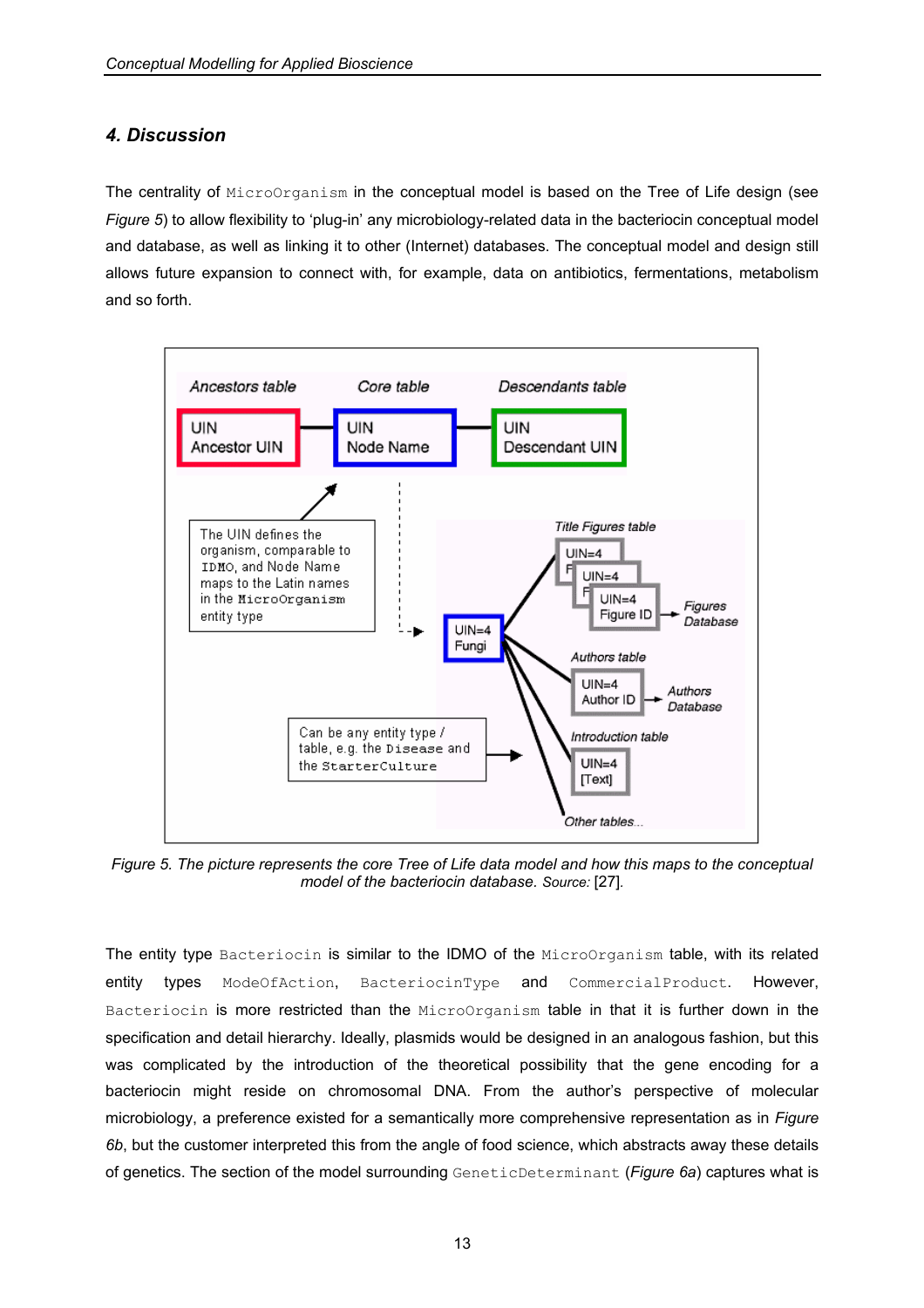necessary from a food scientist's perspective, but thereby losing possible future expansion in functionality of the system. This serves as an interesting example of the difficulties facing data modellers of biological databases: closely related disciplines interpret subject matter "roughly the same", yet with minor, though significant, differences in emphases.



*Figure 6. Modelling options surrounding the* GeneticDeterminant*. The m:n relations between*  Plasmid *and* Bacteriocin *and* Transposon *and* Bacteriocin *are unlikely, but theoretically not impossible. Further, these are not the only existing genetic determinants, but I have not come across genes for bacteriocins coded on e.g. bacteriophages or IS elements.* 

Equally possible, though not elaborated on here, would have been, like the molecular biology example, a slightly higher emphasis on protein composition and structure and/or the metabolism of bacteriocin production, or modelling the environmental factors affecting bacteriocin production and inhibition, thus further and more detailed specifications surrounding StarterCulture and ModeOfAction. For example, the stability of a bacteriocin is not only affected by pH and depending on temperature, but responds differently to various proteolytic enzymes [4], can have different optima for bacterial growth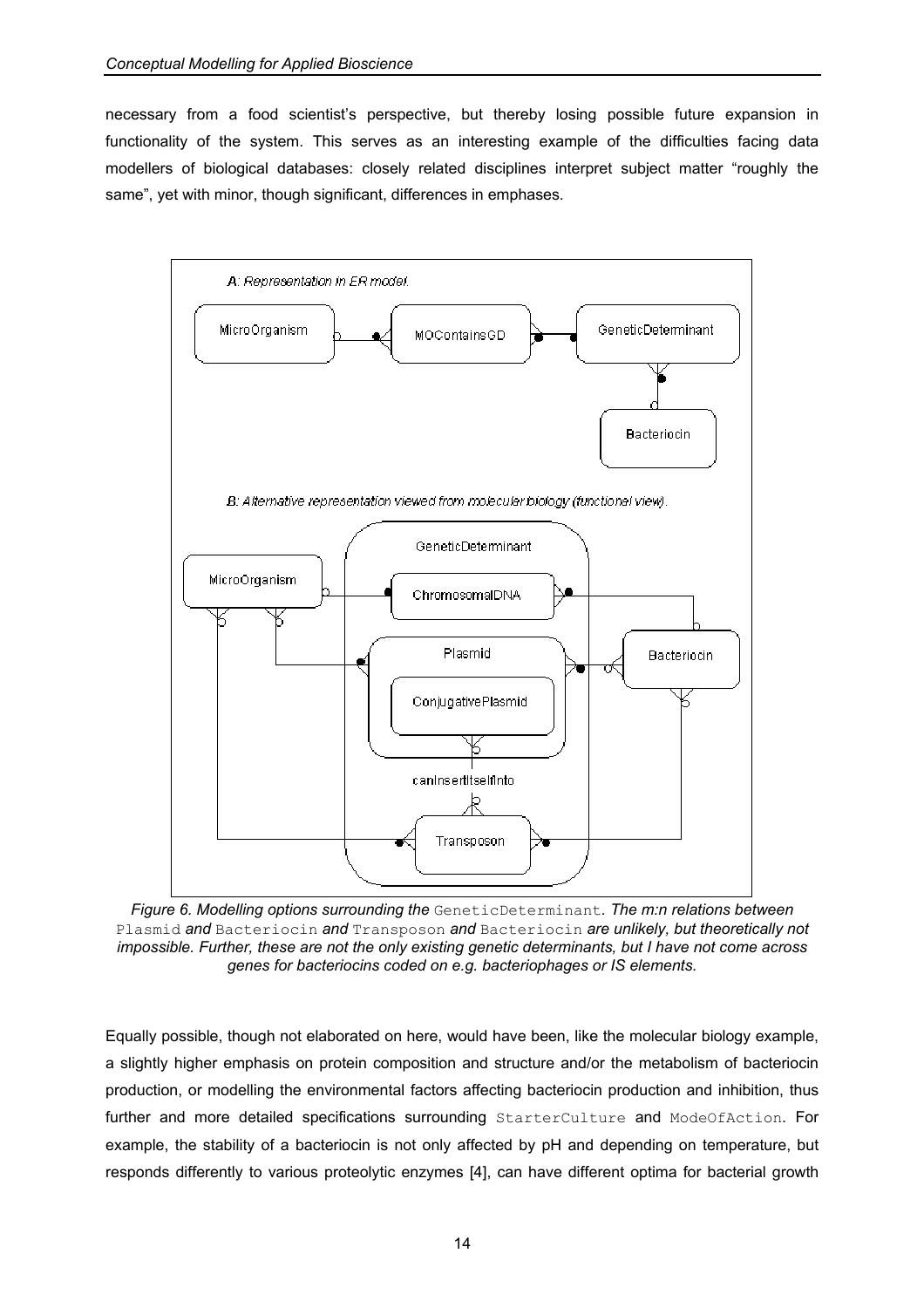compared to ideal circumstances for bacteriocin production [19] or the effectiveness of production can be a trade-off when varying several parameters [31]. Considering bacteriocin metabolisms, McAuliffe [30] could serve as a good start to explore these kinds of factors (entity types, attributes, sort of values) one may expect for the proteins, composition and production of bacteriocins. For general problems and complexities of representing metabolisms in databases, refer to e.g. [22].

Aside from emphases and in/exclusion of details as described in the previous paragraph, is that ontology definitions were not adhered to for several reasons. First, the functional approach of the GOC was considered too abstract by the customer, as she preferred recognisable entity type and attribute names that match her view of the problem domain. Secondly, only sections of the persistent data could have benefited from a separate newly devised ontology (the food section). Third, the overall contents of the data are 'cross-boundary' (integrated food science), covering organism, molecule, type (food, food groups etc.) and parameter structures, hence would have required an unsatisfactory attempt to integrate incompatible ontologies. Even when restricting ourselves to a conceptual model and including all existing categorisations as suggested in §3, this would make the bacteriocin database unreasonably extensive if it were to include a full categorisation and model including molecular compounds (to cater for the microbiological produce), a complete structure of food *and* covering the whole genetics field. The majority of these concepts are not used with the same rigor as in the 'core' sciences. Even these basic biological science disciplines do not combine categorisations to such an extent and are still in the stages of devising their own data structures. Hence, considering these facets, attempting to construct a conceptual model for an applied science that encompasses data from several specialisations might well be alike "picking data of one's own preference", thereby acknowledging that this database model does not aid in solving any of the nomenclature problems. However, and this is an important point: *it does meet the stated customer's requirements*. This notion can easily lead to a discussion of "what is more right: a computational categorisation representing data semantics to a fuller and more comprehensive extent and following from this, highlighting ways to generate new information, *or* that the customer has a useful tool to organise the scientific data related to bacteriocins to satisfaction?" which I leave to the reader to answer for him/herself.

Clarification of the particular area in the conceptual model, together with the semantics of microorganisms and bacteriocins, has primarily arisen from ORM (experiments not included in this report). ORM forces one not only to *think* about an attribute as in ER modelling, but also actually to *write down* (by drawing and providing example data for fact types) and specify the relationship between an entity type and its attribute(s), thereby making explicit what was implicitly assumed. This can go unnoticed in an ER model: the modeller and domain expert each may assume something without specifically communicating it, thus the possible difference in interpretation remains unnoticed until implementation. By experimenting with ORM in addition to ER modelling, several of these variations in thought processes surfaced from the modelling exercise and the fact that the customer understood the model descriptions with examples and verbalizers better, therefore these assumption could be resolved in the modelling stage, saving considerable time.

However, one aspect that was conveniently set aside and not suggested to the customer as a practical option during the development process (the theoretical side was touched upon briefly), was the

15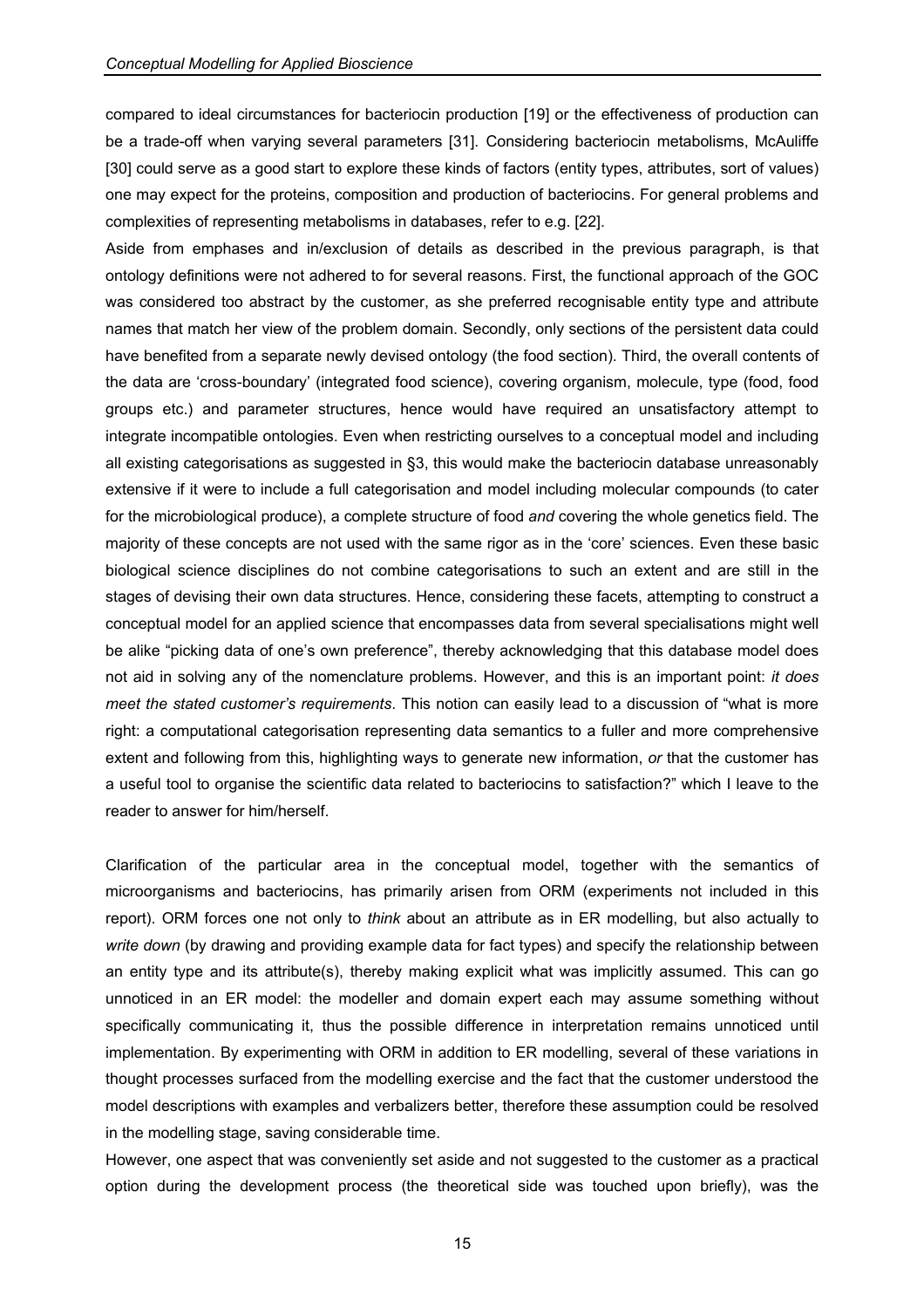effectiveness of a bacteriocin inhibition of a microorganism: sometimes they are a nuisance for a particular strain, whereas other bacteriocins, or the same but acting on other bacteria or in another environment, can kill microorganisms. This inhibition depends on environmental factors and is, as well as bacteriocin production, regularly expressed in AU (e.g.  $ml^{-1}$ ), where AU means Arbitrary Units, which, as the name suggest, varies from publication to publication. Inhibition is captured in the present model and implementation as a yes/no Inhibits relationship, but ideally, one would want to include the *severity* of inhibition. Xenarios and Eisenberg [41] discuss the inclusion of "confidence levels" in the DIP database<sup>10</sup>, alike the 'strength' of a relationship, and Bornberg-Bauer and Paton [5] have an extra attribute "accuracy" in the PRINTS-S database $<sup>11</sup>$ , that equally could be transformed to an attribute in the</sup> Inhibits relation with either a categorisation of, say, a 'nuisance', 'moderate inhibition', 'strong' and 'kill', or a percentage between 0 and 100. Alternatively, one could spend time trying to integrate a fuzzy logic algorithm or a neural network classification to accommodate the gradations in inhibition of microorganisms. With fuzzy logic, one can think of the fuzzy sets in a range of 0 to maximum inhibition based on the cell count of the inhibited bacterium and a rule-based system to accommodate the relevant environmental factors. A neural network type of classification would take the values of the environmental parameters and then calculate the class in the output values with an appropriate scoring system (e.g. a radial basis function network to deal with the complex data). Refer to e.g. [16] for an explanation of the technologies. Theses approaches present some fascinating topics for further research, because the inhibitory activity can be additionally dependent on environmental factors.

Further, the difficulty of the Inhibits relation has not been addressed to satisfaction because of the misuse of MOType and MicroOrganism to store data on groups of microorganisms. In this instance, it can be argued this is primarily a problem of design, hence SQL and SQLAnywhere limitations of not allowing overlapping primary and alternate keys (the database was implemented with InfoMaker). On the other hand, a request to expect software to be able to guess what the user wants one time or the other is unrealistic. The complaint of "impossible requirements" requested by the biological sciences has been mentioned in various publications (e.g. [28]), although note that it is an impossible requirement *viewed from a computing perspective*, because semantically, a single bacterium is different from (has different attributes than) a group of bacteria. On the other hand, the customer, from her *food science perspective*, interpreted the matter as 'bacteriocin x inhibits y', and as long as the database answers what is inhibited, regardless if it is a single microorganism or a group, it meets her requirement, thus placing groups of microorganisms in the MicroOrganism table in the implementation was deemed no problem whatsoever. Again, this poses the question if computing scientists introduce at least part of the claim of impossible requirements themselves because they are more focussed on ontology, classifications and rigid semantics than the more fluid concepts and functionalities in biology.

<span id="page-15-0"></span> $10$  DIP – Database of Interacting Proteins – is online available at http://dip.doe-mbi.ucla.edu.

<span id="page-15-1"></span> $11$  accuracy as an attribute of the assignment relationship between entity types Sequence and Fingerprint in the ER diagram of the PRINTS-S database, which is database of protein family fingerprints, online available: http://www.bioinf.man.ac.uk/dbbrowser/PRINTS/. Refer to [2] for more information.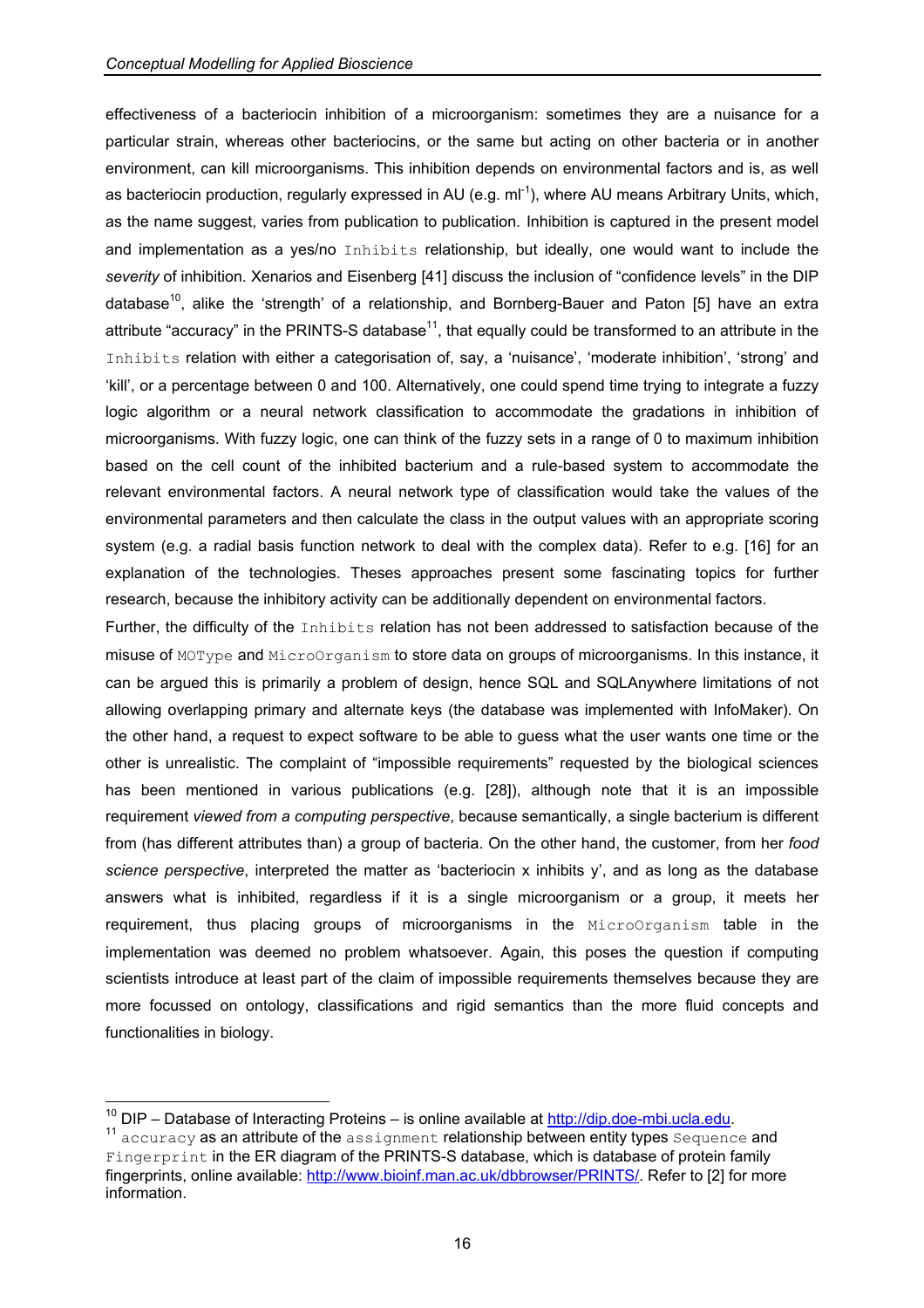A few notes on finding and adding data to the database is relevant. Information on bacteriocins is scattered around journals form different disciplines, but with access to multiple e-journals from several universities<sup>12</sup>, this is merely time consuming and not a major problem. However, there is an interesting point to explore. Whilst microbiology articles are useful and readily interpretable information sources to researchers in that discipline<sup>13</sup>, the information is not represented in a clear fashion and structure that allows one to take an article and 'step' through the database tables to add the published information. The author experimented with building use cases and flow charts to emulate the data entry process, but there are as many approaches as there are articles, which have a negative impact on usability, no matter how sophisticated the interface is designed.

A further concern related to availability of data, was demonstrated when populating the ToLLink table, referencing related Tree of Life web pages (later replaced by ATCCLink, for reasons addressed here). This table intended only to serve as example to provide easy access to other Internet-based databases with further information on microorganisms. The overlap between the bacteriocin-producing microorganisms and the Tree of Life was small; therefore, an extensive search for other microbiology databases containing sufficient overlap was conducted. Despite that there are over 511 biology databases<sup>14</sup> and dozens related to microorganisms, there is no single database that simply contains all known/researched microorganisms with which to produce a listing with their morphology, environmental parameters and so forth. The MicrobeLibrary provides some of the desired information, though unfortunately tailored for a high school classroom audience and is in a germinal stage. DSMZ [9] is 'close' with over 6000 microorganisms, but only provides information for purchase. TIGR, the leading source on bacterial genomics, has a mere 26 completed and 50 ongoing bacteria and GOLD documents 432 bacteria<sup>15</sup>, but with many dead links to 'further information'. There exist other microbiology databases by culture collections<sup>16</sup> (similar to DSMZ) and some are topic specific like the Bad Bug Book  $[39]^{17}$ , as used in the Disease table. Therefore, the aim of linking a communal database to a *general* repository of microorganisms is still in the future at the time of conducting this research.

From the customer's perspective, the primary importance for the near future is filling the database with content, as the current features and information utility meet the customer's needs. However, a future 'ideal solution', which is well outside the field of database development, would be a database system she can query in natural language instead of having to resort to InfoMaker's ToolBox entering only keywords.

<span id="page-16-1"></span><span id="page-16-0"></span> $12$  The Open University UK, and the University of Limerick and University College Dublin both in Ireland. <sup>13</sup> E.g. Keet [21].<br><sup>14</sup> Catalogued by Infobiogen [17].<br><sup>15</sup> Genomes OnLine Database completed 110 bacteria and has 322 bacteria ongoing (Date accessed:

<span id="page-16-2"></span>

<span id="page-16-3"></span><sup>20-7-2003).&</sup>lt;br><sup>16</sup> A listing is accessible via http://wdcm.nig.ac.jp/DOC/menu3.xml; chosen was to link the American

<span id="page-16-4"></span>Type Culture Collection, because the UCD Department of Food Science (i.e. the customer) regularly

<span id="page-16-5"></span> $17$  Another database similar to the BBB is the "Gateway to Food Safety Information" (accessible via http://www.ces.ncsu.edu/depts/foodsci/agentinfo/org/staph.html), maintained by the North Carolina State University, but is not as famous as the BBB and not an official USFDA site (as is the BBB).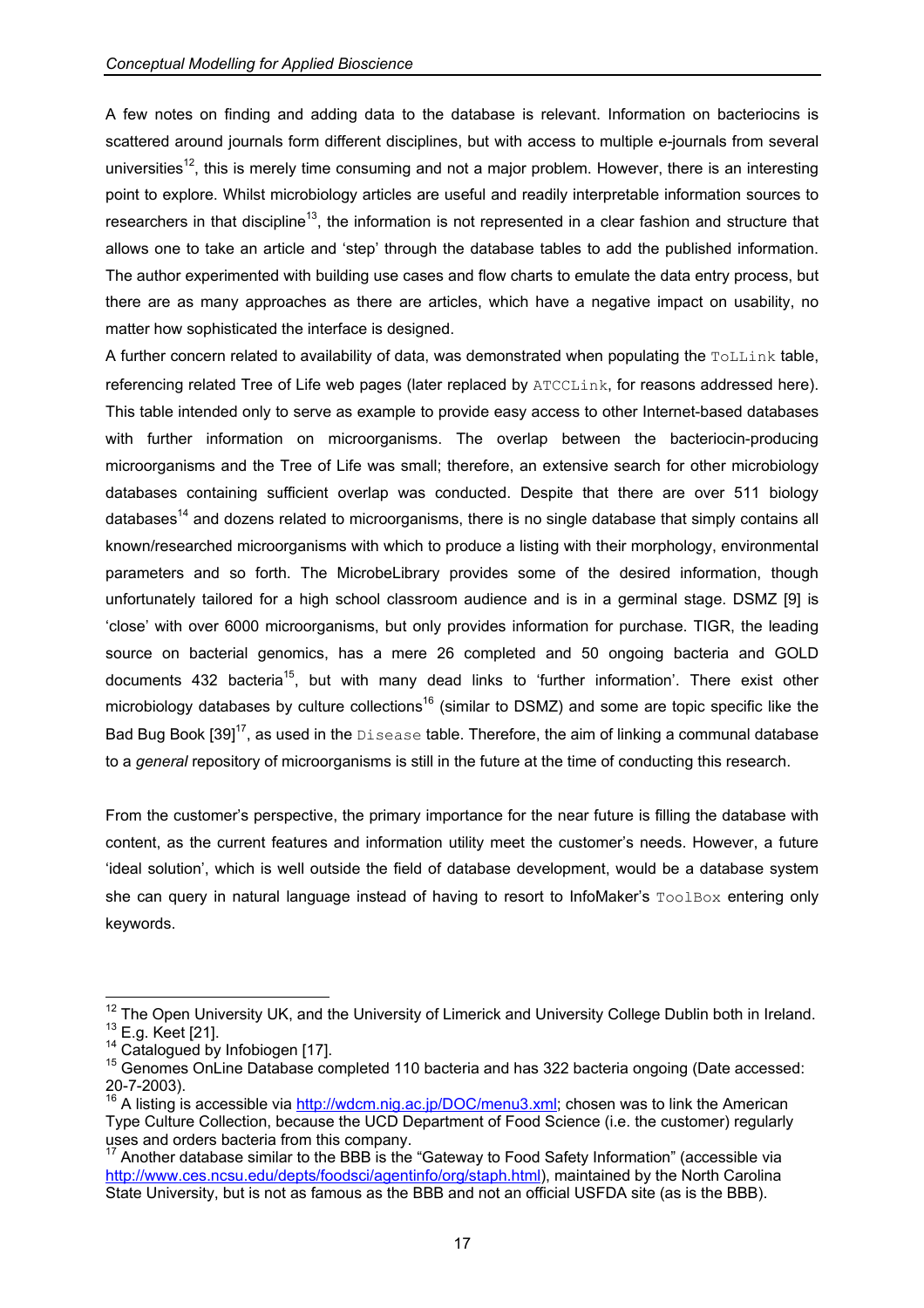From the author's point of view, the fact that the customer's statement of requirements was met does not imply a well-designed database, particularly with respect to represented semantics, like the problem surrounding MOGroup, and to what the author considers 'gaps' in interesting data on the molecular structure of bacteriocins and the details of genetic determinants. Further, although this author is convinced the database will be useful for the bacteriocin research community, aspirations were higher in that the likelihood of database linking and/or integration might/could have been within reach, which is more difficult to achieve because the present model is tailored for the particular task (albeit with flexibility to expand). On the other hand, modelling of biological data is difficult primarily because of gradations (in inhibition, mode of action), endless parameters, varying levels of extant information (on specific bacteriocins, genes), and lack of standardisation. The contents of this bacteriocin database cut through these distinct sub-disciplines in life science research to achieve integration, which is, in hindsight, an ambitious goal at the current time.

On the database development process itself, an iterative process was deployed. This development process is exceedingly suitable for bioinformatics, because one of the obstacles is that at the beginning it is often not known by both the modeller *and* domain expert what parameters *exactly* are relevant to capture and sufficiently abundant to include.

It was therefore some consolation that the literature research revealed that even bioinformatics experts struggle with the very same problems encountered in this research project, but it is also exactly these complications that make the combination of computing with life sciences very fascinating and an exciting field where there is ample room for promising further research.

# *5. Conclusions*

A main aim of this research project was the consideration of how modelling aspects from an integrated (food) science perspective contribute to bioinformatics research. Capturing the subject domain semantics of an applied bioscience faces different problems compared to conceptual modelling for the 'core' life sciences, as the former requires an emphasis on practical solutions conceptually representing the integration of various fields, whereas the latter stresses conceptual and ontological "all-inclusive" models within their primary specialisations such as biochemistry and genetics.

Although the field of (micro)biology, and bacteriocins in particular, is a *tabula rasa* in modelling, design and database implementation, literature research revealed interesting trends in both modelling applied to the area of bioinformatics and modelling methods themselves, which contributed positively towards creation of a relatively flexible conceptual model. The principal factors contributing to this is the centrality of the MicroOrganism entity type and its subsequently connected types, the use of ORM in addition to ER modelling and the database subject knowledge of the author. All of the customer's data requirements could be modelled, designed and implemented. There were design and implementation problems related to structuring the overlapping sets/attributes of a MOGroup, but this was not a specific requirement from the customer as such but a computing interpretation desiring semantic correctness.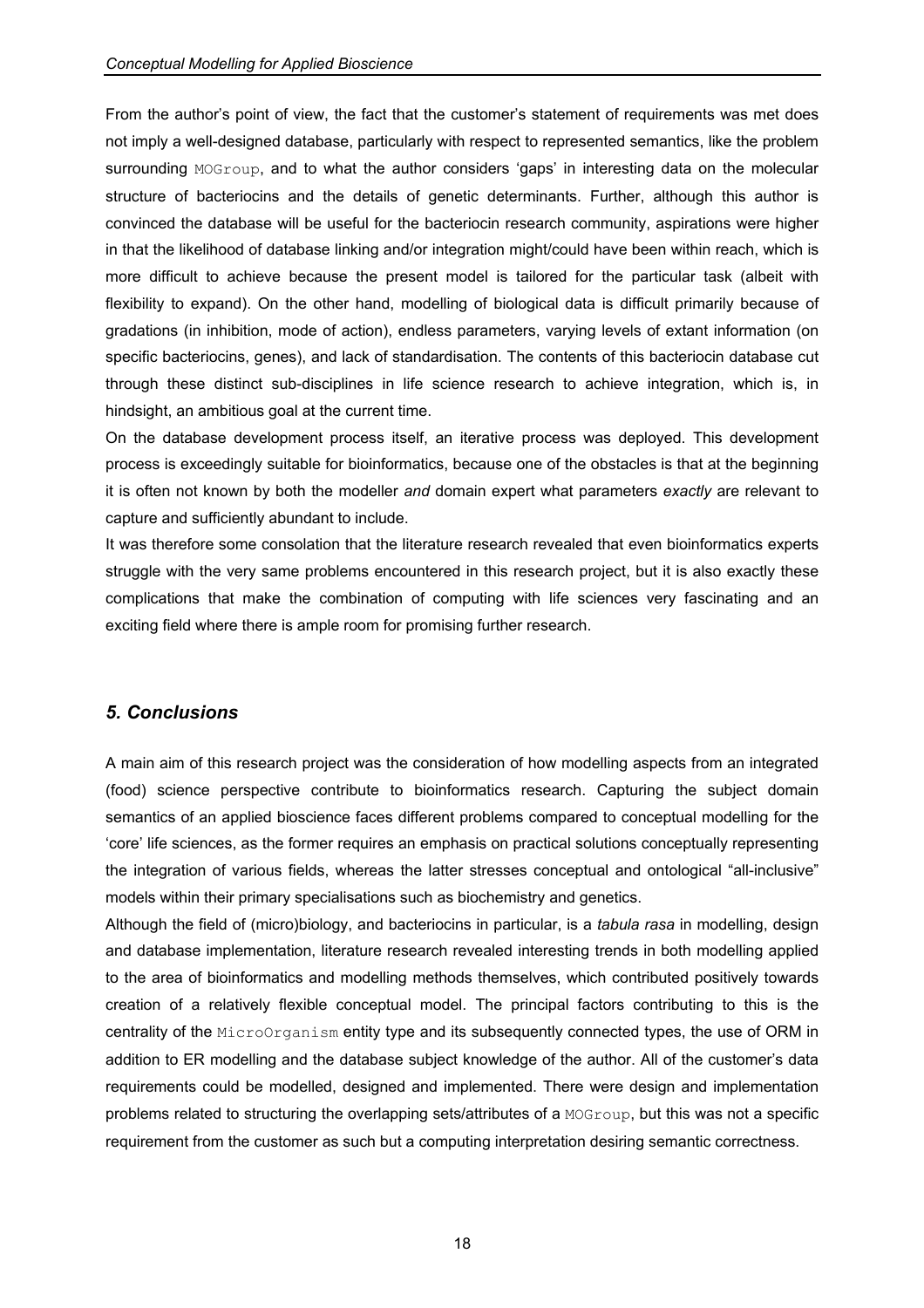Due to the nature of the database topic, several aspects can be further investigated, aside from filling the database with more bacteriocin-related content (pursued at the time of writing). Relatively simple improvements are:

- Addition of new entity types such as antibiotics and other biosynthesized compounds and attributes (e.g. more data related to plasmids);
- Expanding the database in the direction of a 'general' microbiology database (including yeast, archae and fungi) where bacteriocins are only one aspect of (the use of) microorganisms;
- Include record ownership as an attribute per table.

This can then be made available to the wider research community, preferably via a web interface. With an expanding database, it may be advisable to separate literature references into a connected database of bibliographical data and ensuring compatibility with primary biological databases.

It will be challenging to attempt to model the groups of microorganisms properly, represent gradations in inhibition of microorganisms and, together with the mode of action of bacteriocins, the relevant environmental factors including scrutiny of degrees of certainty of the published bacteriocin-research information. This has the potential of creating new knowledge with the aid of computing, as opposed to merely structuring the extant information of bacteriocins.

At the time of conducting this research, full database connectivity and integration of this bacteriocin database with primary biological databases and other communal databases related to (micro)biology and biochemistry are not feasible. The wider database-focussed bioinformatics community will need to come to an agreement with life science researchers on standardizing computing-suitable structures, nomenclatures and conceptual modelling approaches based on preferably one type of ontology, or at least several that can communicate with one another without duplication, inconsistencies and 'translational' problems between as of yet incompatible models, designs and implementations. On top of this comes usability, reminding ourselves that *any* successful bioinformatics implementation should not only overcome aforementioned technical hurdles, but also that it actually will aid the life- and applied science researchers and benefit their work of unravelling the mysteries in biology and contribute to the application of this knowledge.

# *Acknowledgements*

The author wishes to thank the customer of the bacteriocin database, Amalia Scannell (Department of Food Science, Faculty of Agriculture, University College, Dublin), for her cooperation and enthusiasm for the project and Trevor Paterson for providing textual and grammatical improvements to the manuscript, which made it all more readable.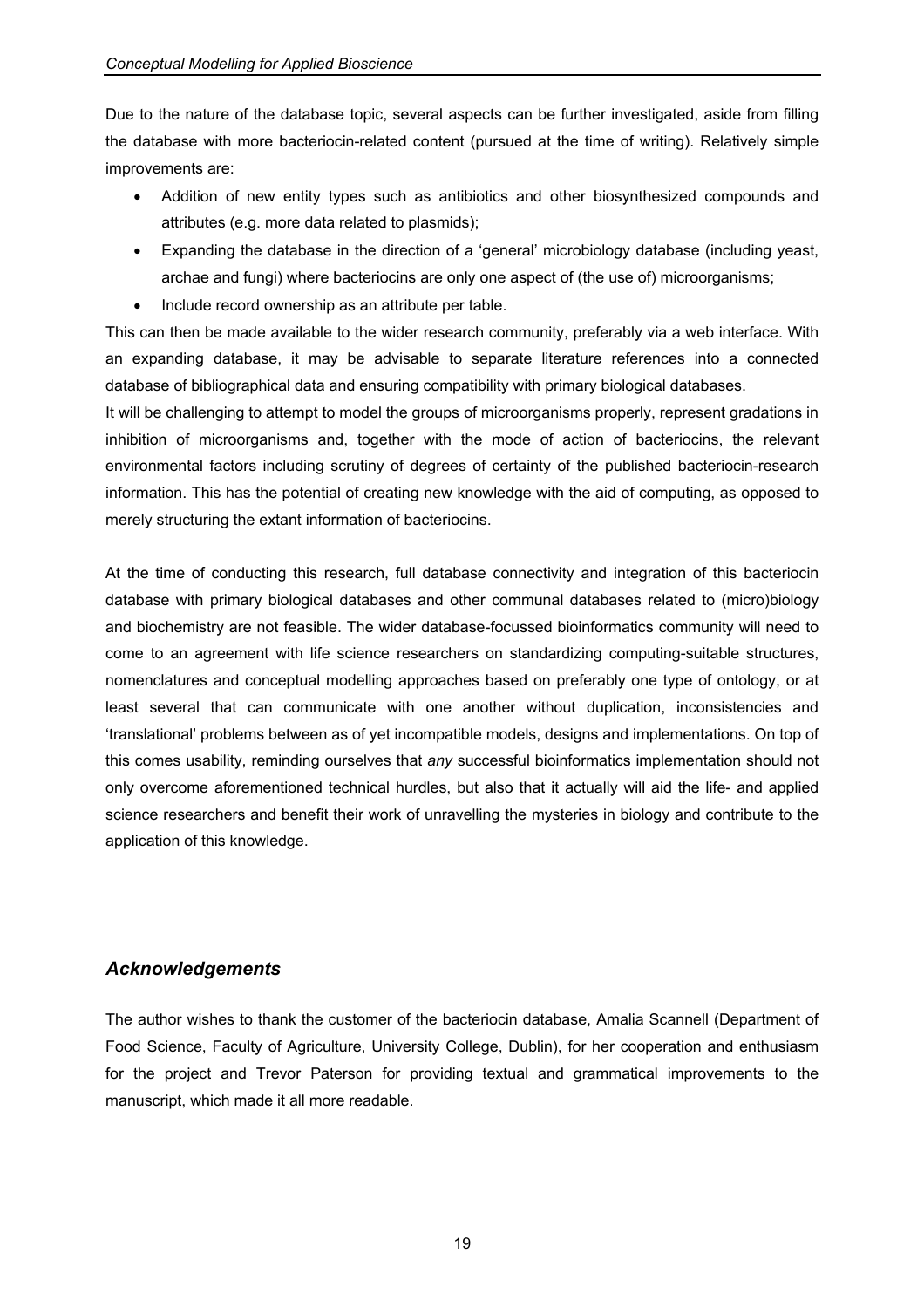### *References*

[1] Ahern, M., Verschueren, S. and Van Sinderen, D., (2003), 'Isolation and characterization of a novel bacteriocin produced by *Bacillus thuringiensis* strain B439'. *FEMS Microbiology Letters*, 220(1), 127- 131.

[2] Attwood, T.K., Croning, M.D.R., Flower, D.R., Lewis, A.P., Mabey, J.E., Scordis, P., Selley, J.N. and Wright, W., (2000), 'PRINTS-S: the database formerly known as PRINTS'. *Nucleic Acids Research*, 28(1), 225-227.

[3] Bader, G.D., Donaldson, I., Wolting, C., Ouellette, B.F.F., Pawson, T. and Hogue, C.W.V., (2001), 'BIND — The Biomolecular Interaction Network Database'. *Nucleic Acids Research*, 29(1), 242-245.

[4] Bizani, D and Brandelli, A., (2002), 'Characterization of a bacteriocin produced by a newly isolated *Bacillus sp*. Strain 8 A'. *Journal of Applied Microbiology*, 93(4), 512-520.

[5] Bornberg-Bauer, E. and Paton, N.W., (2002), 'Conceptual data modelling for bioinformatics', *Briefings in Bioinformatics*, 3(2), 166–180.

[6] Brooksbank, C., Camon, E., Harris, M.A., Magrane, M., Martin, M.J., Mulder, N., O'Donovan, C., Parkinson, H., Tuli, M.A., Apweiler, R., Birney, E., Brazma, A., Henrick, K., Lopez, R., Stoesser, G., Stoehr, P. and Cameron, G., (2003), 'The European Bioinformatics Institute's data resources'. *Nucleic Acids Research*, 31(1), 43-50.

[7] Carter, P., Coupaye, T., Kreil, D.P. and Etzold, T., (1999), 'SRS – Sequence Retrieval System'. In: *Bioinformatics – databases and systems*. Letovsky, S.L. (ed.). Massachusetts: Kluwer Academic Publishers. pp 213-231.

[8] Drysdale, R., (2001), 'Phenotypic data in FlyBase'. *Briefings in Bioinformatics*, 2(1), 68-80.

[9] DSMZ, Deutsche Sammlung von Mikroorganismen und Zellkulturen, (2002), *Bacterial Nomenclature Up-to-date, November 2002*. http://www.dsmz.de/bactnom/bactname.htm. Date accessed: 1-3-2003.

[10] Ennahar, S., Sashihara, T., Sonomoto, K, and Ishizaki, A., (2000), 'Class IIa bacteriocins: biosynthesis, structure and activity'. *FEMS Microbiology Reviews*, 24(1), 85-106.

[11] Gene Ontology Consortium. http://www.geneontology.org/. Date accessed: 12-6-2003.

[12] Gene Ontology Consortium, (2001), 'Creating the Gene Ontology Resource: design and implementation'. *Genome Research*, 11(8), 1425-1433.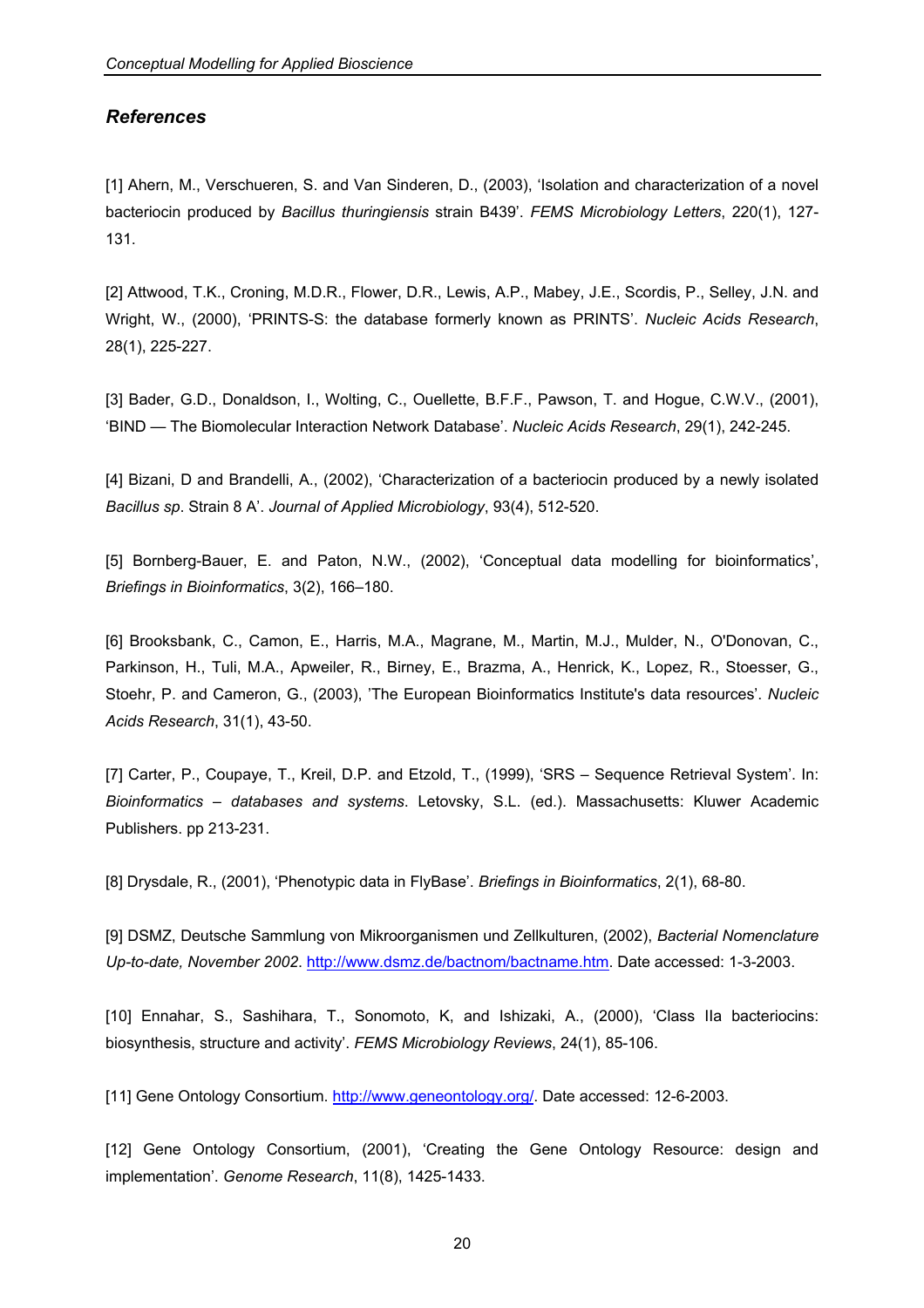[13] Graham, M., Watson, M.F. and Kennedy, J.B., (2003), 'Novel visualisation techniques for working with multiple, overlapping classification hierarchies'. *Taxon*, 51, 351-358.

[14] Frishman, D., Heurmann, K., Lesk, A. and Mewes, H.-W., (1998), 'Comprehensive, comprehensible, distributed and intelligent databases: current status'. *Bioinformatics*, 14(7), 551-561.

[15] Halpin, T., (2001), *Information Modeling and Relational Databases*. San Francisco: Morgan Kaufmann Publishers. 761p.

[16] Hopgood, A.A., (2001), *Intelligent systems for engineers and scientists*. Boca Raton, Florida: CRC Press,  $2^{nd}$  ed. 467p.

[17] Infobiogen. *DBCatalog - Database of Databases*. http://www.infobiogen.fr/services/dbcat/. Date accessed: 20-7-2003.

[18] Jack, R.W., Tagg, J.R. and Ray, B., (1995), [Abstract of 'Bacteriocins of gram-positive bacteria'. *Microbiological Reviews*, 59(2), 171-200], [Electronic]. Available via: http://www.sciencedirect.com/. Date accessed: 23-7-2003.

[19] Juarez Tomas, M.S., Bru, E., Wiese, B., de Ruiz Holgado, A.A.P. and Nader-Marcias, M.E., (2002), 'Influence of pH, temperature and culture media on the growth and bacteriocin production by vaginal *Lactobacillus salivarius* CRL 1328'. *Journal of Applied Microbiology*, 93(4), 714-725.

[20] Keet, C.M., (2003), 'The use of bacteria and bacteriocins in the food industry – modelled and documented in a relational database'. BSc Final Year Project, Department of Technology and Department of Computing, Open University, UK. 149p.

[21] Keet, C.M., (1998), 'Effect of maize rhizosphere on degradation of 3-chlorobenzoate by *Pseudomonas* B13 or *Alcaligenes* L6'. MSc Dissertation, Department of Microbiology, Wageningen Agricultural University, the Netherlands. 106p.

[22] Krishnamurthy, L., Nadeau, J., Ozsoyoglu, G., Ozsoyoglu, M., Schaeffer, G., Tasan, M. and Xu, W. (2003), 'Pathways database system: an integrated system for biological pathways'. *Bioinformatics*, 19(8), 930-937.

[23] Laser, U., Lehrach, H. and Roest Crollius, H., (1998), 'Issues in developing integrated genomic databases and application to the human X chromosome'. *Bioinformatics*, 14(7), 583-90.

[24] Letovsky, S.L. (ed.), (1999), *Bioinformatics – databases and systems*. Massachusetts: Kluwer Academic Publishers.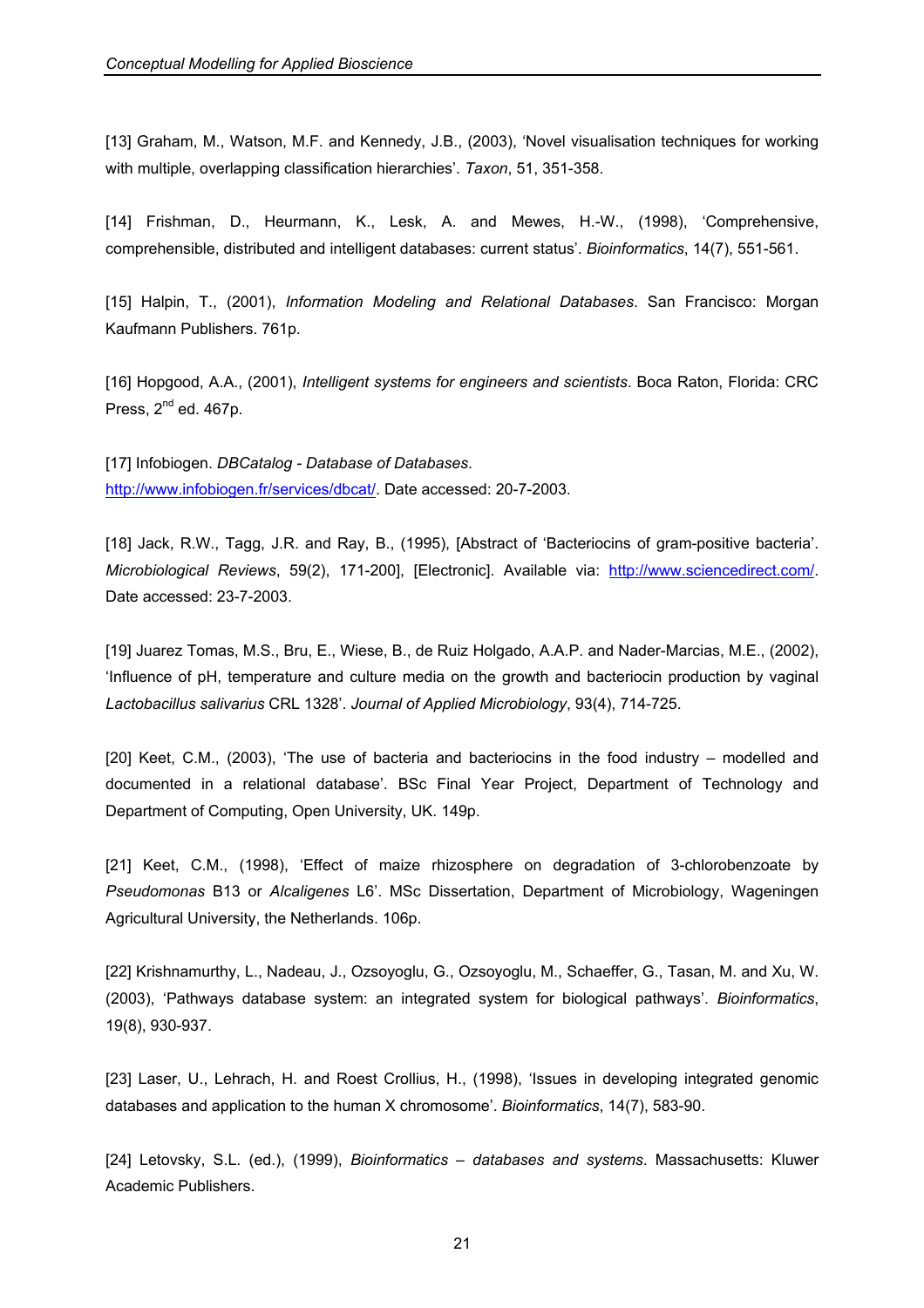[25] Macauley, J., Wang, H. and Goodman, N., (1998), 'A model system for studying the integration of molecular biology databases'. *Bioinformatics*, 14(7), 575-582.

[26] Maddison, D.R., Swofford, D.L and Maddison, W.P., (1997), 'NEXUS: an extensible file format for systematic information'. *Systems Biology*, 46(4), 59-621.

[27] Maddison, D.R., (2001), *The Tree of Life Project: Creating an Open Phylogenetic Database of Biodiversity Information*. http://tolweb.org/tree/home.pages/nsfproject.html. Date accessed: 23-2-2003.

[28] Marcotte, E.M. and Date, S.V., (2001), 'Exploiting big biology: Integrating large-scale biological data for function inference'. *Briefings in Bioinformatics*, 2(4), 363-374.

[29] Markowitz, V.M., Chen, I.A., Kosky, A.S. and Szeto, E., (1999), 'OPM: Object-Protocol Model Data Management tools '97'. In: *Bioinformatics – databases and systems*. Letovsky, S.L. (ed.). Massachusetts: Kluwer Academic Publishers. pp 187-199.

[30] McAuliffe, O., Ross, R.P. and Hill, C., (2001), 'Lantibiotics: structure, biosynthesis and mode of action'. *FEMS Microbiology Reviews*, 25(3), 285-308.

[31] Nel, H.A., Bauer, R., Vandamme, E.J. and Dicks, L.M.T., (2001), 'Growth optimization of *Pediococcus damnosus* NCFB 1832 and the influence of pH and nutrients on the production of pediocin PD-1'. *Journal of Applied Microbiology*, 91(6), 1131-1139.

[32] North, K., (1999), 'Modeling, data semantics and natural language'. *New Architect*, 7 [Electronic]. http://www.webtechniques.com/archives/1999/07/data/. Date accessed: 27-4-2003.

[33] Raguenaud, C., (2002), *Managing complex taxonomic data in an object-oriented database*. PhD Thesis, Napier University, Edinburgh. 196p.

[34] Shoop, E., Silverstein, K.A.T., Johnson, J.E. and Retzel, E.F., (2001), 'MetaFam: a unified classification of protein families. II. Schema and query capabilities'. *Bioinformatics*, 17(3), 262-271.

[35] Ter Hofstede, A.H.M. and Proper, H.A., (1998), 'How to formalize it? Formalization principles for information systems development methods'. *Information and Software Technology*, 40(10), 519-540.

[36] Thierry-Mieg, J., Thierry-Mieg, D. and Stein, L., (1999), 'ACEDB: The ACE Database Manager'. In: *Bioinformatics – databases and systems*. Letovsky, S.L. (ed.). Massachusetts: Kluwer Academic Publishers. 265-278.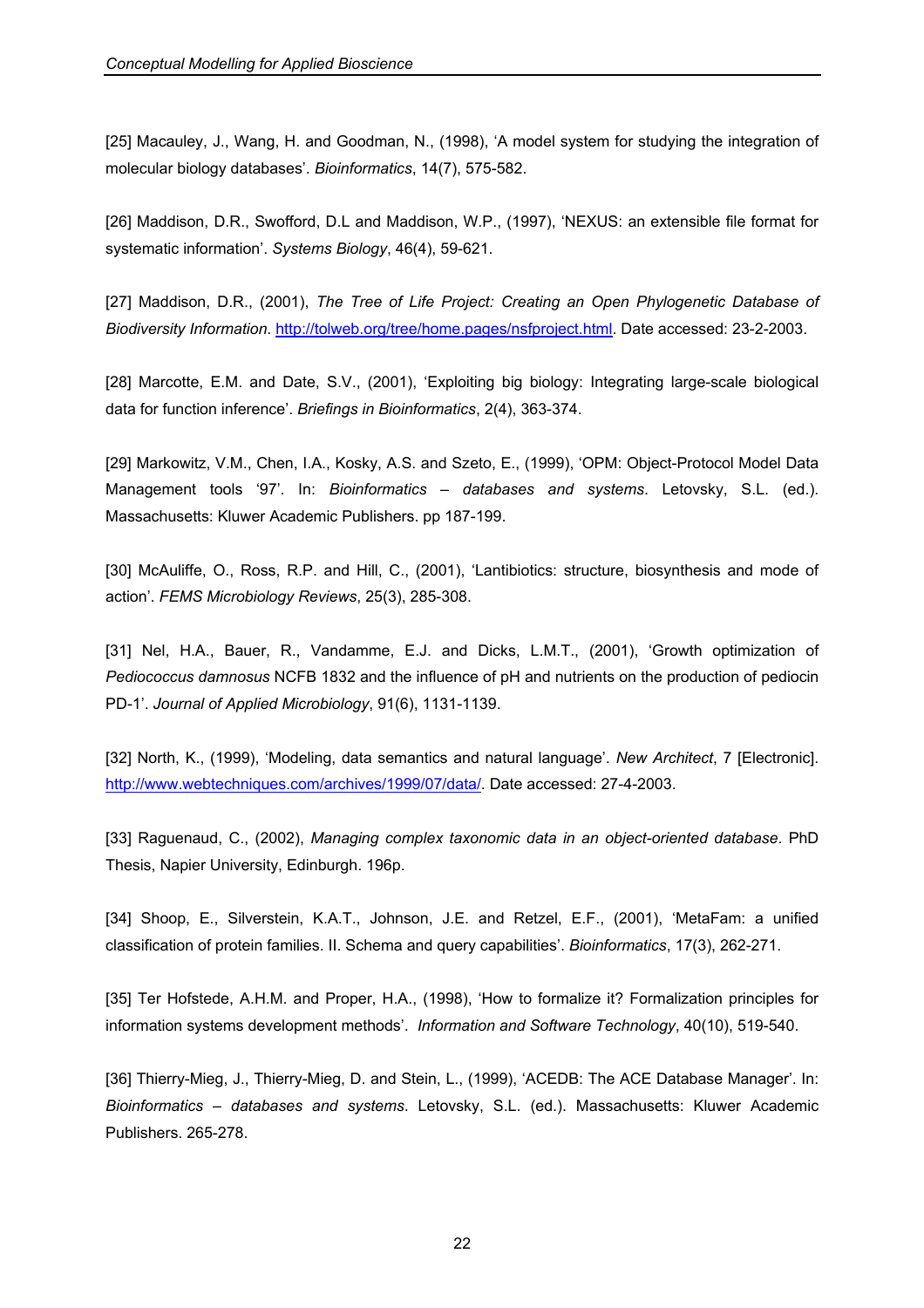[37] Uberbacher, E., *Computing the Genome*. http://www.ornl.gov/ORNLReview/v30n3-4/genome.htm. Date Accessed: 24-8-2002.

[38] Uchiyama, I., (2003), 'MBGD: microbial genome database for comparative analysis'. *Nucleic Acids Research*, 31(1), 58-62.

[39] US Food & Drug Administration, (1992), *Bad Bug Book*. Online version available at: http://www.cfsan.fda.gov/~mow/intro.html.

[40] Wittig, U. and De Beuckelaer, A., (2001), 'Analysis and comparison of metabolic pathway databases'. *Briefings in Bioinformatics*, 2(2), 126-142.

[41] Xenarios, I. and Eisenberg, D., (2001), 'Protein interactions databases'. *Current Opinion in Biotechnology*, 12, 334-339.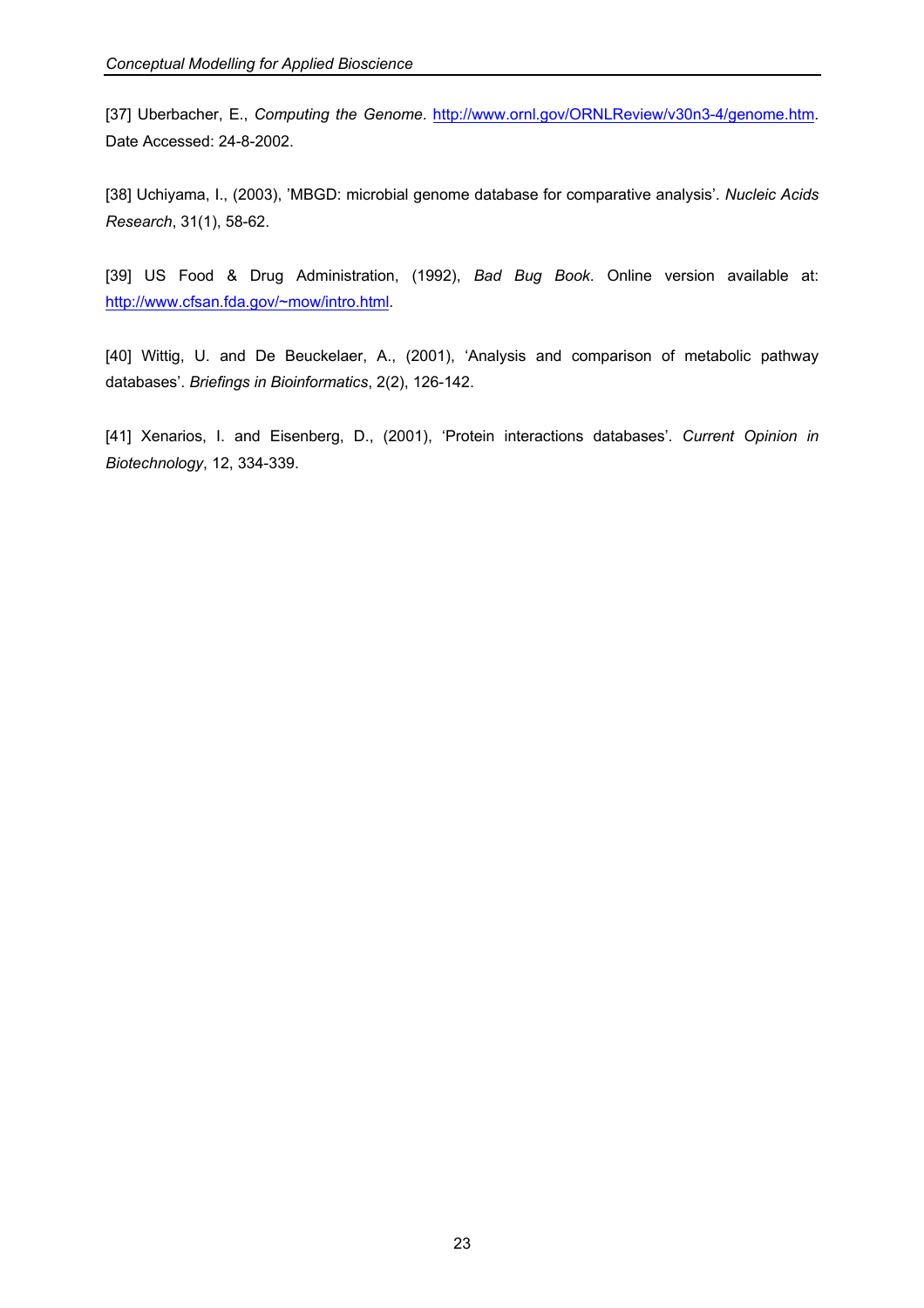# *Index to consulted Internet biological databases*

ACeDB – A *C. elegans* DataBase *(*genome project): http://www.acedb.org ATCC – American Type Culture Collection: www.atcc.org BBB – Bad Bug Book: http://www.cfsan.fda.gov/~mow/intro.html BIND - Biomolecular Interaction Network Database: http://www.bind.ca/ DIP – Database of Interacting Proteins: http://dip.doe-mbi.ucla.edu DBCatalog: http://www.infobiogen.fr/services/dbcat/ DSMZ – Deutsche Sammlung von Mikrobiologische Zellkulturen: http://www.dsmz.de Entrez-PubMed: http://www.ncbi.nlm.nih.gov/entrez/ FlyBase – Drosophila genome: http://flybase.bio.indiana.edu/ Gateway to Food Safety Information: http://www.ces.ncsu.edu/depts/foodsci/agentinfo/org/staph.html GenBank: http://www.psc.edu/general/software/packages/genbank/genbank.html GOLD – Genomes OnLine Database: http://wit.integratedgenomics.com/GOLD/ IntEnz – Enzyme database: http://www.ebi.ac.uk/IntEnz/ InterPro – Proteins: http://www.ebi.ac.uk/interpro/index.html MicrobeLibrary: http://www.microbelibrary.org/ MBGD – MicroBial Genome Database: http://mbgd.genome.ad.jp/ PRINTS-S – Protein motif fingerprint database: http://www.bioinf.man.ac.uk/dbbrowser/PRINTS/ PrometheusDB: www.prometheusdb.org REBASE – Restriction Enzyme database: http://rebase.neb.com/rebase/rebase.html ScienceDirect: http://www.sciencedirect.com SRS – Sequence Retrieval System: http://srs-mips.gsf.de / http://srs.ebi.ac.uk/ Swiss-Prot - Protein knowledgebase: http://www.ebi.ac.uk/swissprot/index.html TIGR – The Institute of Genomic Research: http://www.tigr.org Tree of Life: http://tolweb.org